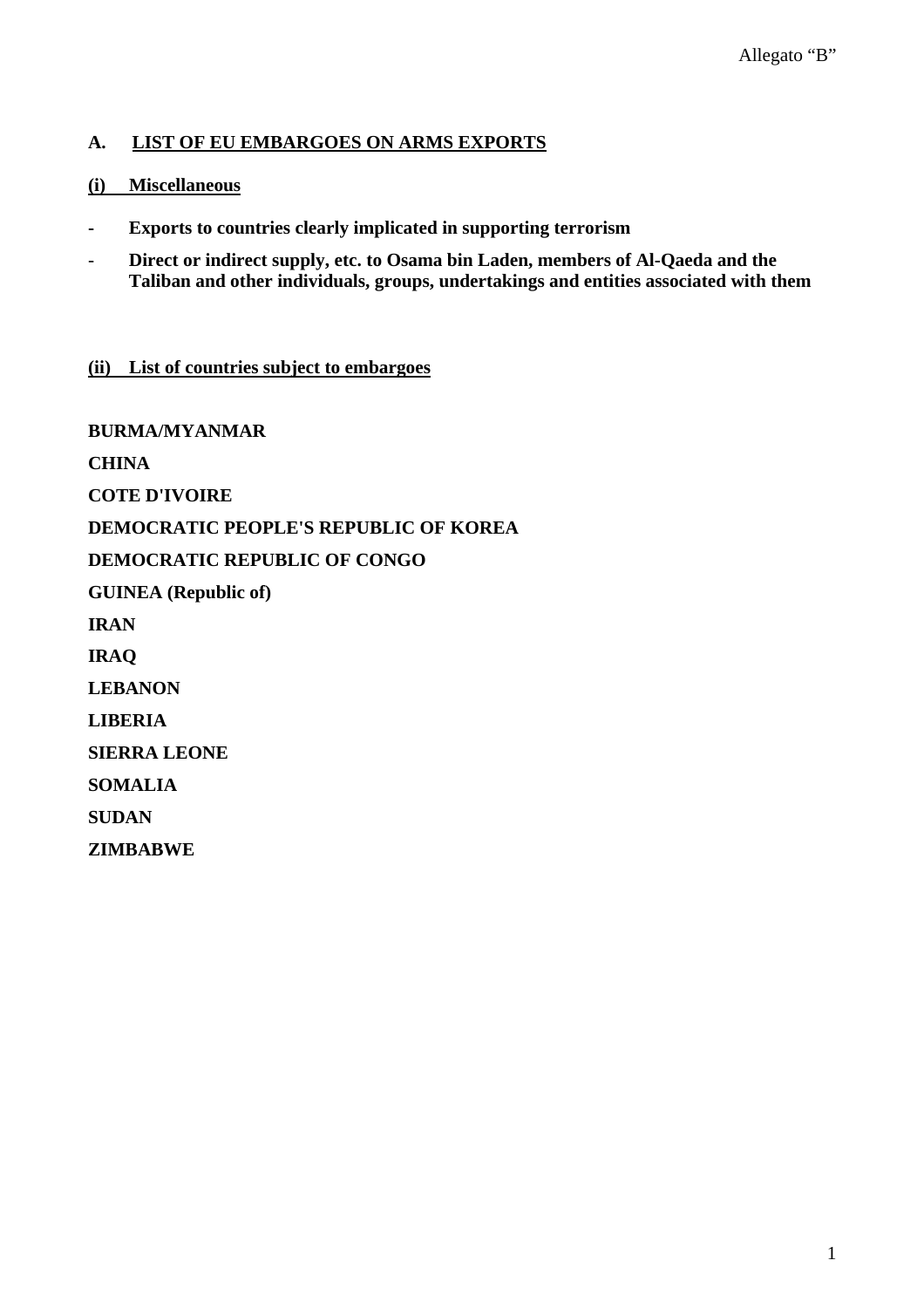### **B. DETAILS OF EMBARGOES**

### **(i) Miscellaneous**

Declaration on international terrorism by the Ministers for Foreign Affairs, 27 January 1986

 *Prohibition of exports of arms or other military equipment to countries which are clearly implicated in supporting terrorism.* 

- Common Position 2002/402/CFSP of 27 May 2002 (OJ No. L 139, 29.5.2002, p. 4)

#### *Resume*

*Prohibition of direct or indirect supply sale and transfer of arms and related materiel of all types including weapons and ammunition, military vehicles and equipment, paramilitary equipment and spare parts to Usama bin Laden, members of the Al-Qaida organisation and the Taliban and other individuals, groups undertakings and entities associated with them.* 

### **(ii) Countries**

### **BURMA/MYANMAR**

- Declaration by the General Affairs Council, 29 July 1991  *Decision to refuse the sale of any military equipment from Community countries to Burma.*
- Common Position 2003/297/CFSP of 28 April 2003 (OJ No. L 106 of 29.4.2003, p. 36).

#### *Resume*

*Embargo on arms, munitions and military equipment (weapons designed to kill and their ammunition, weapon platforms, non-weapon platforms and ancillary equipment as well as spare parts, repairs, maintenance and transfer of military technology; contracts entered into force prior to 8 November 1996 are not affected). The provision to Burma/Myanmar of technical training or assistance related to the provision, manufacture, maintenance or use of the aforementioned items by nationals of Member States or from the territories of the Member States, shall be prohibited; the above provisions shall not apply to supplies of non-lethal military equipment intended solely for humanitarian or protective use, and related technical assistance or training, nor shall they apply to protective clothing, including flak jackets and military helmets, temporarily exported to Burma/Myanmar by United Nations personnel, representatives of the media and humanitarian and development workers and associated personnel for their personal use only.* 

- Common Position 2003/461/CFSP of 20 June 2003 (OJ No. L 154 of 21.6.2003, p. 116).

#### *Resume*

*Implementation of Article 2(2) (embargo on technical training or assistance) of Common Position 2003/297/CFSP*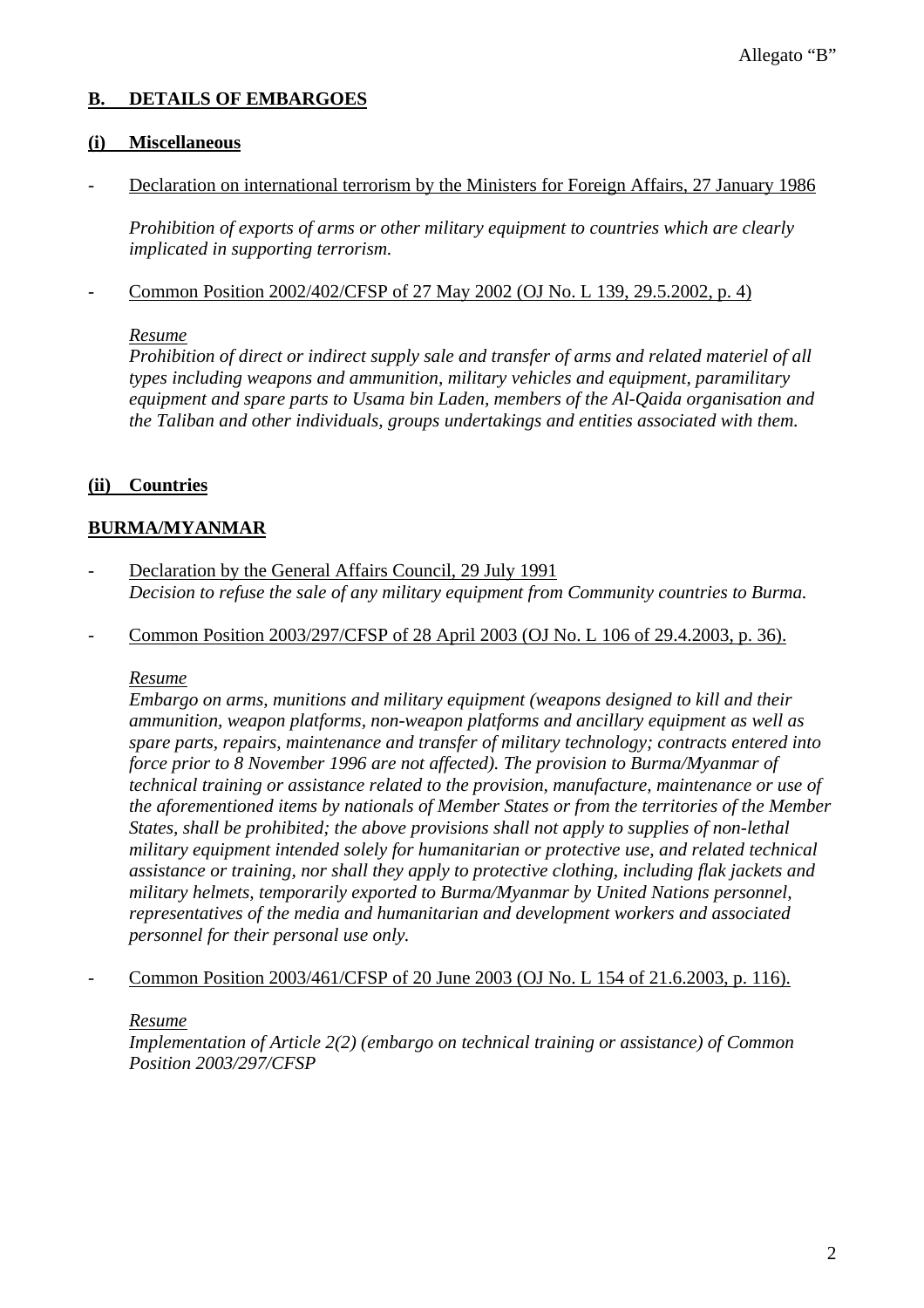- Common Position 2004/423/CFSP of 26 April 2004 (OJ No. L 125 of 28.4.2004, p. 61). Renewing Common Position 2003/297/CFSP as amended by Council Decision 2003/907/CFSP

#### *Resume*

*Renewal of restrictive measures against Burma/Myanmar for a further twelve month period (taking effect on 30 April 2004).* 

- Common Position 2005/340/CFSP of 25 April 2005 (OJ No. L 108 of 29.4.2005, p. 88). Renewing Common Position 2004/423/CFSP

#### *Resume*

*Renewal of restrictive measures against Burma/Myanmar for a further twelve month period (taking effect on 25 April 2005).* 

- Common Position 2006/318/CFSP of 27 April 2006 (OJ No. L 116 of 29.4.2006, p. 77). Renewing Common Position 2005/340/CFSP

#### *Resume*

*Renewal of restrictive measures against Burma/Myanmar for a further twelve month period (taking effect on 30 April 2006). Exceptions for non-lethal military equipment or equipment for internal repression intended solely for humanitarian or protective use, or for institutionbuilding programmes of the UN the EU and the Community, and for material intended for EU and UN crisis management operations; exception for sale, supply, transfer or export of demining equipment and material for use in demining operations… ).* 

- Common Position 2007/248/CFSP of 23 April 2007 (OJ No. L 107 of 25.4.2007, p. 8). Renewing Common Position 2006/318/CFSP

#### *Resume*

*Renewal of restrictive measures against Burma/Myanmar until 30 April 2008 (taking effect on 23 April 2007).* 

- Common Position 2008/349/CFSP of 29 April 2008 (OJ No. L 116 of 30.4.2008, p. 57). Renewing Common Position 2006/318/CFSP

#### *Resume*

*Renewal of restrictive measures against Burma/Myanmar until 30 April 2009 (taking effect on 29 April 2008).* 

- Common Position 2009/351/CFSP of 27 April 2009 (OJ No. L 108 of 294.2009, p. 54). Renewing Common Position 2006/318/CFSP

#### *Resume*

*Renewal of restrictive measures against Burma/Myanmar until 30 April 2010 (taking effect on 27 April 2009).*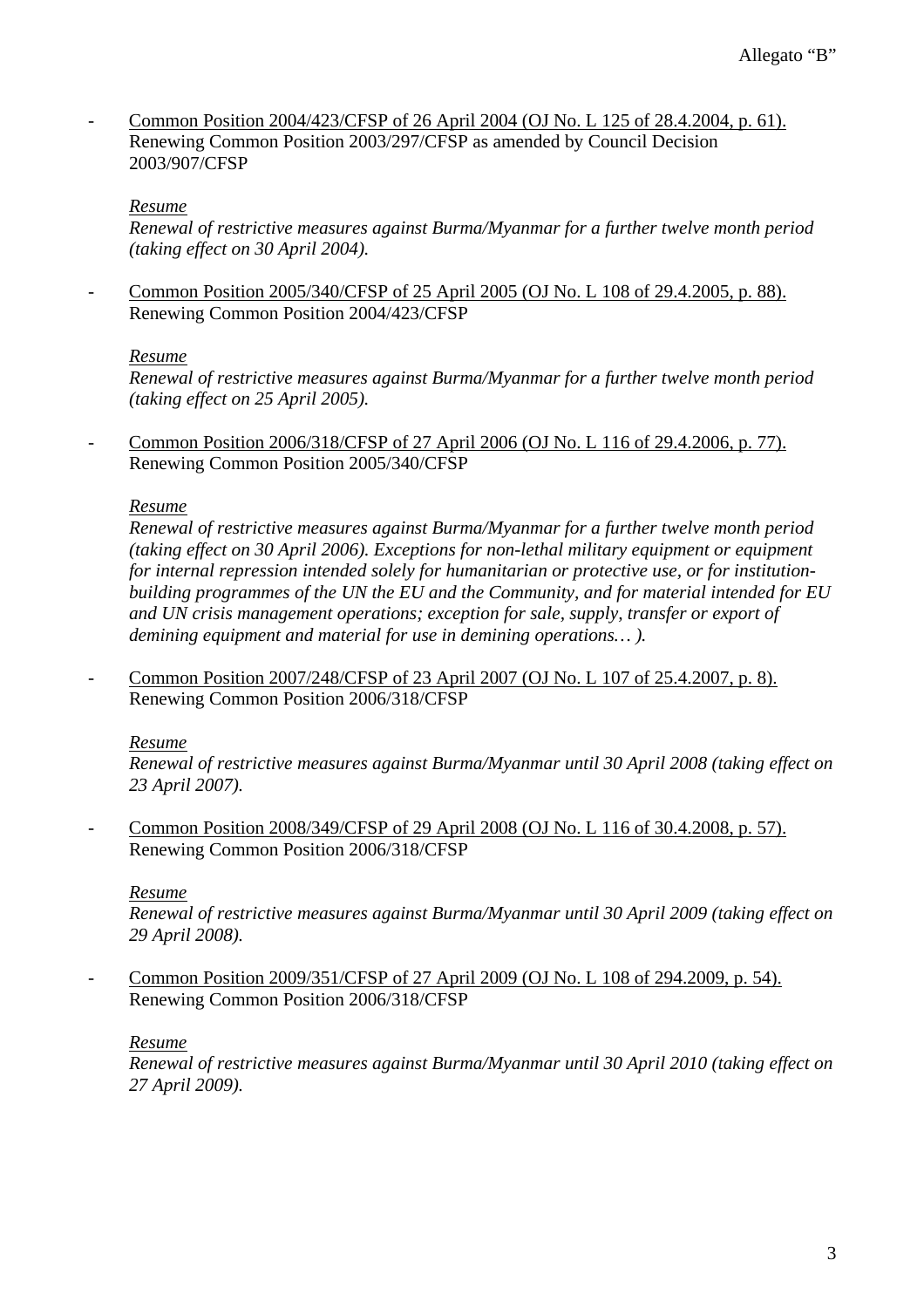## **CHINA**

## Declaration by the Madrid European Council, 27 June 1989

*Resume Embargo on trade in arms with China*.

## **COTE D'IVOIRE**<sup>1</sup>

- Common Position 2004/852/CFSP of 13 December 2004 (OJ No. L 368 of 15.12.2004, p. 50). Applicable until 15 December 2005

### *Resume*

*Prohibition of the sale, supply, transfer or export of arms and related materiel of all types, including weapons and ammunition, military vehicles and equipment, paramilitary equipment and spare parts for the aforementioned, as well as equipment which might be used for internal repression, to Côte d'Ivoire by nationals of Member States or from the territories of Member States or using their flag vessels or aircraft whether originating or not in their territories.* 

*Prohibition to grant, sell, supply, or transfer technical assistance, brokering services and other services related to military activities and to the provision, manufacture, maintenance and use of arms and related materiel of all types, including weapons and ammunition, military vehicles and equipment, paramilitary equipment, and spare parts for the aforementioned, as well as equipment which might be used for internal repression, directly or indirectly, to any person, entity or body in, or for use in Côte d'Ivoire.* 

### *Exemption from prohibition for:*

- *(a) supplies and technical assistance intended solely for the support of or use by the United Nations Operation in Côte d'Ivoire and the French forces who support them;*
- *(b) the sale, supply, transfer or export of non-lethal military equipment intended solely for humanitarian or protective use, including such equipment intended for EU, UN, African Union and ECOWAS crisis management operations, and the provision of technical assistance and training related to such equipment;*
- *(c) the sale, supply, transfer or export of protective clothing, including flak jackets and military helmets, temporarily exported to Côte d'Ivoire by United Nations personnel, personnel of the EU, the Community or its Member States, representatives of the media and humanitarian and development workers and associated personnel for their personal use only;*
- *(d) the sale, supply, transfer or export of arms and related materiel and technical training and assistance intended solely for support of or use in the process of restructuring defence and security forces pursuant to paragraph 3, subparagraph (f) of the Linas-Marcoussis Agreement.*

 **1** See UN Security Council Resolutions 1572 (2004), 1643 (2005),1727 (2006), 1782 (2007), 1842 (2008) and 1893 (2009), pages 20 and 21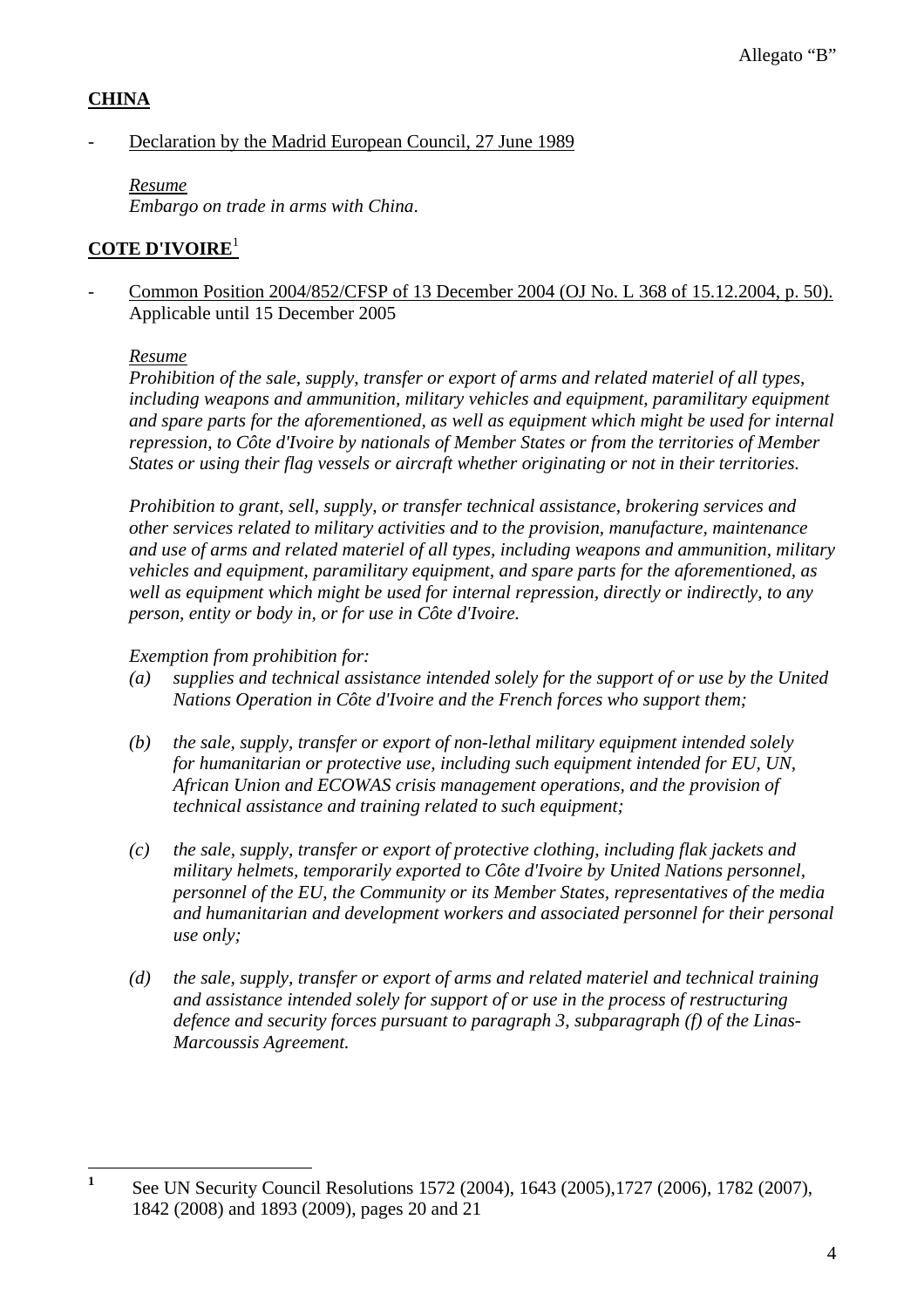Common Position 2006/30/CFSP of 23 January 2006 (OJ No. L 19 of 24.1.2006, p. 36). Applicable until 15 December 2006

## *Resume*

*Renewal of restrictive measures until 15 December 2006, unless the Council decides otherwise in accordance with any future relevant UN Security Council Resolution.* 

- Common Position 2007/92/CFSP of 12 February 2007 (OJ No. L 41 of 13.2.2007, p. 16). Applicable until 31 October 2007

### *Resume*

*Renewal of restrictive measures until 31October 2007, unless the Council decides otherwise in accordance with any future relevant UN Security Council Resolution.* 

Common Position 2007/761/CFSP of 22.11. 2007 (OJ No. L 305 of 23.11.2007, p. 61). Applicable until 31 October 2008

#### *Resume*

*The measures imposed by Common Position 2004/852/CFSP and Common Position 2006/30/CFSP shall be applied until 31 October 2008, unless the Council decides otherwise in accordance with any future relevant United Nations Security Council Resolution.* 

- Common Position 2008/873/CFSP of 18.11. 2008 (OJ No. L 308 of 19.11.2008, p. 52).

#### *Resume*

 *The measures imposed by Common Position 2004/852/CFSP and Common Position 2006/30/CFSP renewed with effect from 1 November 2008. Common Position shall*  take effect on the date of its adoption. It shall be amended or repealed, as appropriate, in the *light of determinations made by the United Nations Security Council.* 

## **DEMOCRATIC PEOPLE'S REPUBLIC OF KOREA**<sup>2</sup>

Common Position 2006/795/CFSP of 20 November 2006 (OJ No. L 322 of 22.11.2006, p. 32).

## *Extract*

 *Article 1* 

 *1. The direct or indirect supply, sale or transfer of the following items and technology, including software, to the DPRK by nationals of Member States or through or from the territories of Member States, or using their flag vessels or aircraft, shall be prohibited whether or not originating in their territories:* 

 *(a) arms and related materiel of all types, including weapons and ammunition, military vehicles and equipment, paramilitary equipment and spare parts for the aforementioned, with the exception of non-combat vehicles which have been manufactured or fitted with materials to provide ballistic protection, intended solely for protective use of personnel of the EU and its Member States in the DPRK;* 

 *(b) all items, materials, equipment, goods and technology as determined by the UN Security Council or the Committee in accordance with paragraph 8(a)(ii) of UNSCR 1718 (2006),* 

<sup>&</sup>lt;sup>2</sup> See UN Security Council Resolutions 1718 (2006) and 1874 (2009) pages 21 and 22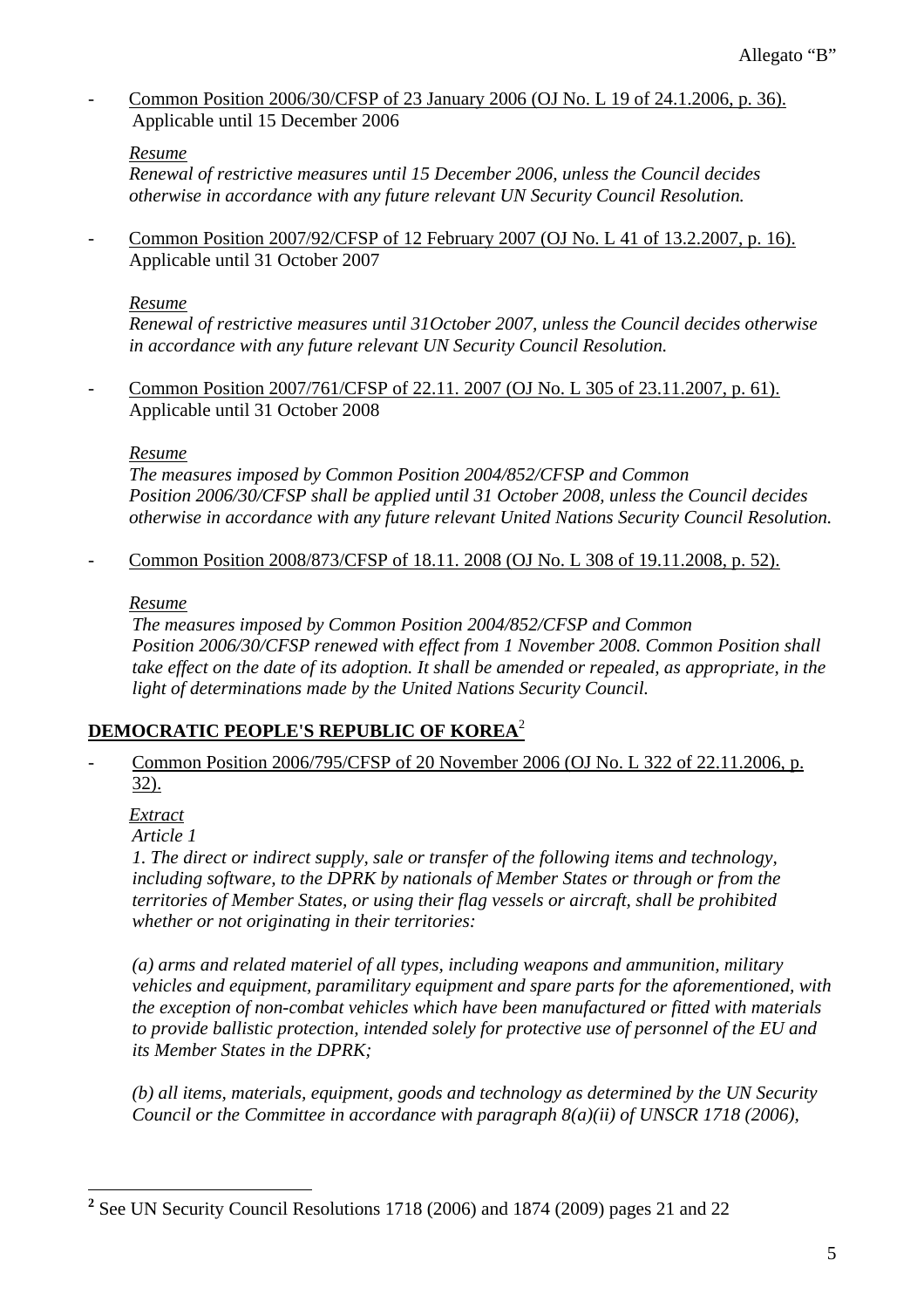*which could contribute to DPRK's nuclear-related, ballistic missile-related or other weapons of mass destruction-related programmes.* 

 *2. It shall also be prohibited to:* 

 *(a) provide technical training, advice, services, assistance or brokering services, related to items and technology set out in paragraph 1 and to the provision, manufacture, maintenance and use of these items, directly or indirectly to any person, entity or body in, or for use in the DPRK;* 

 *.....* 

 *3. The procurement by nationals of Member States, or using their flag vessels or aircraft, of items and technology referred to in paragraph 1 from the DPRK shall also be prohibited, whether or not originating in the territory of the DPRK.* 

- Common Position 2009/573/CFSP of 27 July 2009 amending Common Position 2006/795/CFSP (OJ No. L 197 of 29.07.2009, p. 111)

 *Extract*

 *Article 1* 

 *Common Position 2006/795/CFSP is hereby amended as follows:* 

 *1. Article 1 shall be amended as follows:* 

 *.....* 

 *(b) paragraph 3 shall be replaced by the following:* 

 *'3. The procurement by nationals of Member States, or using their flag vessels or aircraft, of items and technology referred to in paragraph 1 from the DPRK, as well as the provision to nationals of Member States by DPRK of technical training, advice, services, assistance, financing and financial assistance referred to in paragraph 2, shall also be prohibited, whether or not originating in the territory of the DPRK.'* 

# **DEMOCRATIC REPUBLIC OF CONGO** <sup>3</sup>

- Declaration N° 33/93 on Zaire, 7 April 1993  *Embargo on arms sales.*
- Common Position 2008/369/CFSP of 14 May 2008 (OJ No. L 127 of 15.05.2008, p. 84) Concerns restrictive measures against the Democratic Republic of the Congo and repeals Common Position 2005/440/CFSP.

#### *Extract*

*Article 1: The direct or indirect supply, sale or transfer of arms and any related materiel of all types, including weapons and ammunition, military vehicles and equipment, paramilitary equipment and spare parts for the aforementioned to all non-governmental entities and individuals operating in the territory of the Democratic Republic of the Congo (DRC) by nationals of Member States or from the territories of Member States, or using their flag vessels or aircraft, shall be prohibited whether originating or not in their territories.* 

 **3** See UN Security Council Resolutions 1493 (2003), 1596 (2005),1771 (2007), 1799 (2008), 1807 (2008) and 1857 (2008) pages 22, 23, 24 and 25.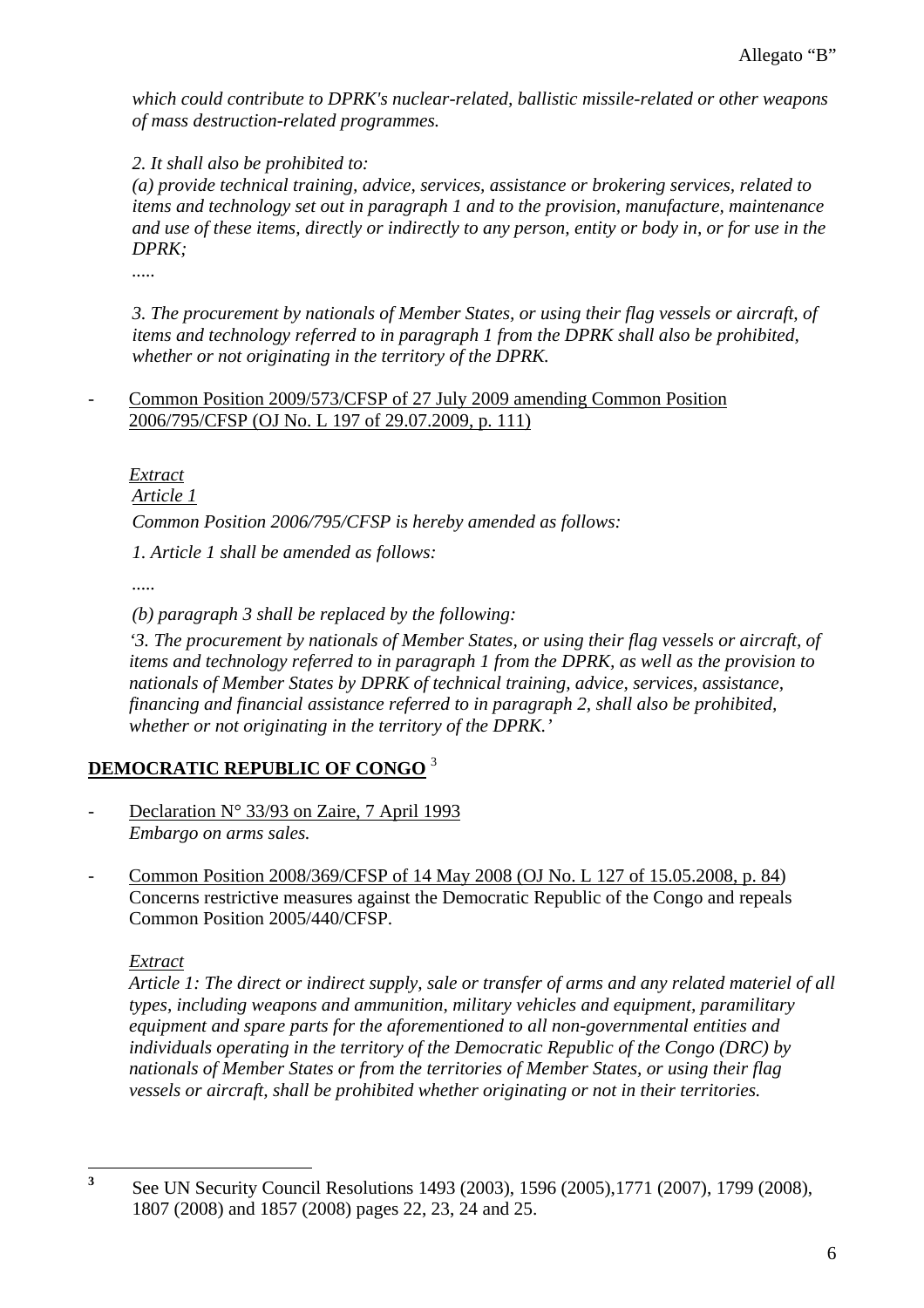#### *Article 2: It shall also be prohibited to:*

*(a) grant, sell, supply or transfer technical assistance, brokering services and other services related to military activities and to the provision, manufacture, maintenance and use of arms and related materiel of all types, including weapons and ammunition, military vehicles and equipment, paramilitary equipment, and spare parts for the aforementioned, directly or indirectly to all non-governmental entities and individuals operating in the territory of the DRC;* 

*(b) provide financing or financial assistance related to military activities, including in particular grants, loans and export credit insurance, for any sale, supply, transfer or export of arms and related materiel, or for any grant, sale, supply, or transfer of related technical assistance, brokering services and other services, directly or indirectly to all nongovernmental entities and individuals operating in the territory of the DRC.* 

#### *Article 1 shall not apply to:*

*(a) the supply, sale or transfer of arms and any related materiel or the provision of technical assistance, financing, brokering services and other services related to arms and related materiel intended solely for support of, or use by, the United Nations Organisation Mission in the DRC (MONUC);* 

*(b) the supply, sale or transfer of protective clothing, including flak jackets and military helmets, temporarily exported to the DRC by United Nations personnel, representatives of the media and humanitarian and development workers and associated personnel, for their personal use only;* 

*(c) the supply, sale or transfer of non-lethal military equipment intended solely for humanitarian or protective use, or the provision of technical assistance and training, related to such non-lethal equipment.* 

*The supply, sale or transfer of arms and any related materiel or the provision of services or technical assistance and training referred to in paragraph 1 shall be subject to prior authorisation by the competent authorities of the Member States.* 

*Member States shall give the Sanctions Committee established pursuant to UNSCR 1533 (2004) (Sanctions Committee) advance notification of any shipment of arms and related materiel for the DRC, or any provision of technical assistance, financing, brokering services and other services related to military activities in the DRC, other than those referred to in paragraphs 1(a) and (b). Such notification shall contain all relevant information, including, where appropriate, the end-user, the proposed date of delivery and the itinerary of shipments.* 

*Member States shall consider deliveries under paragraph 1 on a case-by-case basis, taking full account of the criteria set out in the European Union Code of Conduct on Arms Exports. Member States shall require adequate safeguards against misuse of authorisations granted pursuant to paragraph 2 and, where appropriate, make provisions for repatriation of the arms delivered and related materiel.*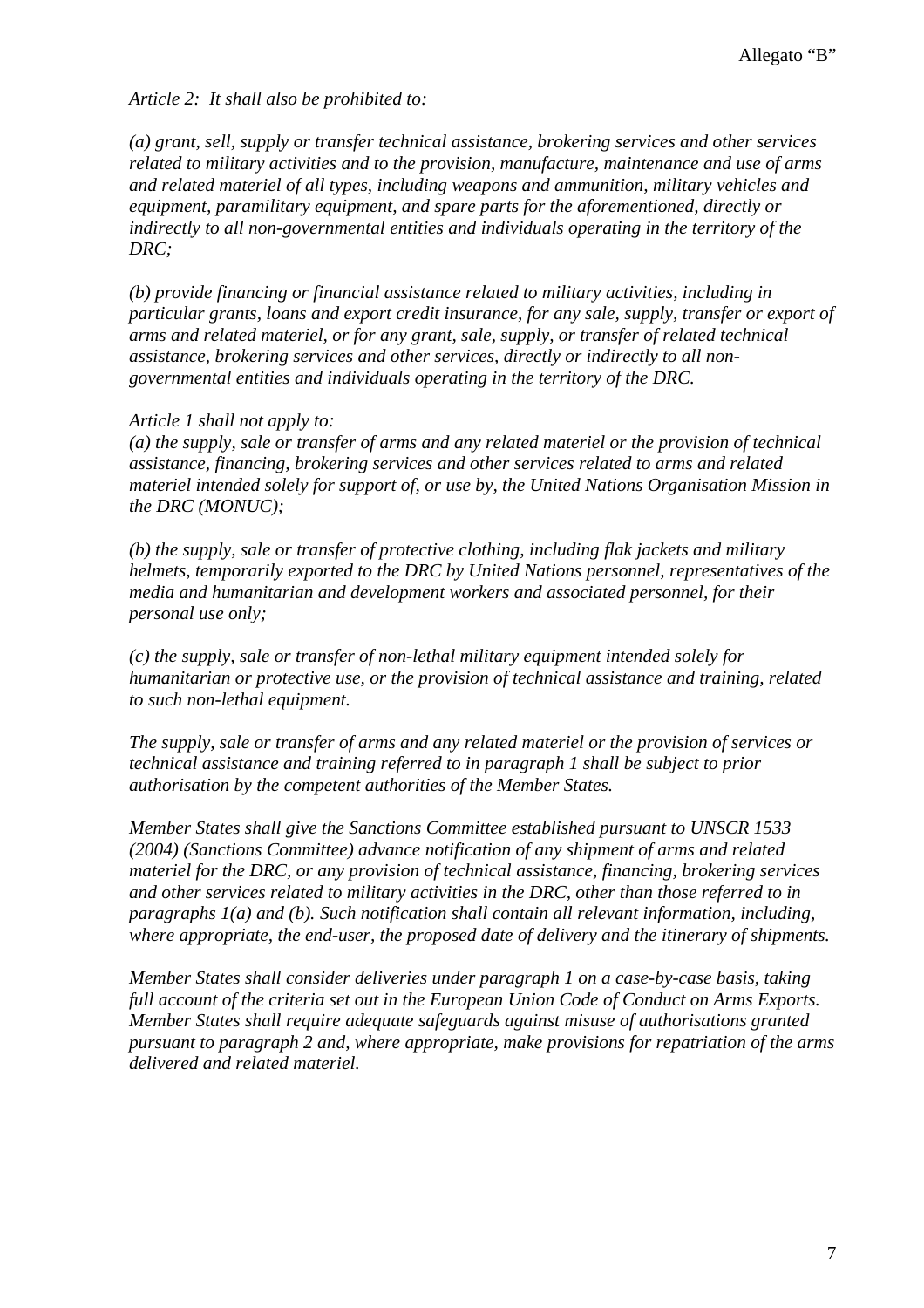### **GUINEA (Republic of)**

- Common Position 2009/788/CFSP of 27 October 2009 (OJ No. L 281 of 28.10.2009, p. 7).

*Extract*

*Article 6 This Common Position shall apply for a period of 12 months. (…)* 

# - Council Decision 2009/1003/CFSP of 22 December 2009 (OJ No. L 346 of 23.12.2009, p. 51).

Amends Common Position 2009/788/CFSP.

*Extract*

*Common Position 2009/788/CFSP is hereby amended as follows:* 

*1. Article 1 shall be replaced by the following:* 

*'Article 1* 

*1. The sale, supply, transfer or export of arms and related material of all types, including weapons and ammunition, military vehicles and equipment, paramilitary equipment and spare parts for the aforementioned, as well as equipment which might be used for internal repression, to the Republic of Guinea by nationals of Member States or from the territories of Member States or using their flag vessels or aircraft, shall be prohibited whether originating or not in their territories.* 

## *2. It shall be prohibited:*

*(a) to provide, directly or indirectly, technical assistance, brokering services or other services related to the items referred to in paragraph 1 or related to the provision, manufacture, maintenance and use of such items, to any natural or legal person, entity or body in, or for use in, the Republic of Guinea;* 

*(b) to provide, directly or indirectly, financing or financial assistance related to the items referred to in paragraph 1, including in particular grants, loans and export credit insurance, for any sale, supply, transfer or export of such items, or for the provision of related technical assistance, brokering services or other services to any natural or legal person, entity or body in, or for use in, the Republic of Guinea;* 

*(c) to participate, knowingly and intentionally, in activities, the object or effect of which is to circumvent the prohibitions referred to in points (a) or (b).';* 

*2. Article 2 shall be replaced by the following:* 

*'Article 2* 

*1. Article 1 shall not apply to:* 

*(a) the sale, supply, transfer or export of non-lethal military equipment or of equipment which might be used for internal repression, intended solely for humanitarian or protective use, or for institution building programmes of the United Nations(UN) and the EU, or for EU and UN crisis management operations;* 

*(b) the sale, supply, transfer or export of non-combat vehicles which have been manufactured or fitted with materials to provide ballistic protection, intended solely for protective use of personnel of the EU and its Member States in the Republic of Guinea;* 

*(c) the provision of technical assistance, brokering services and other services related to such equipment or to such programmes and operations;* 

*(d) the provision of financing and financial assistance related to such equipment or to such*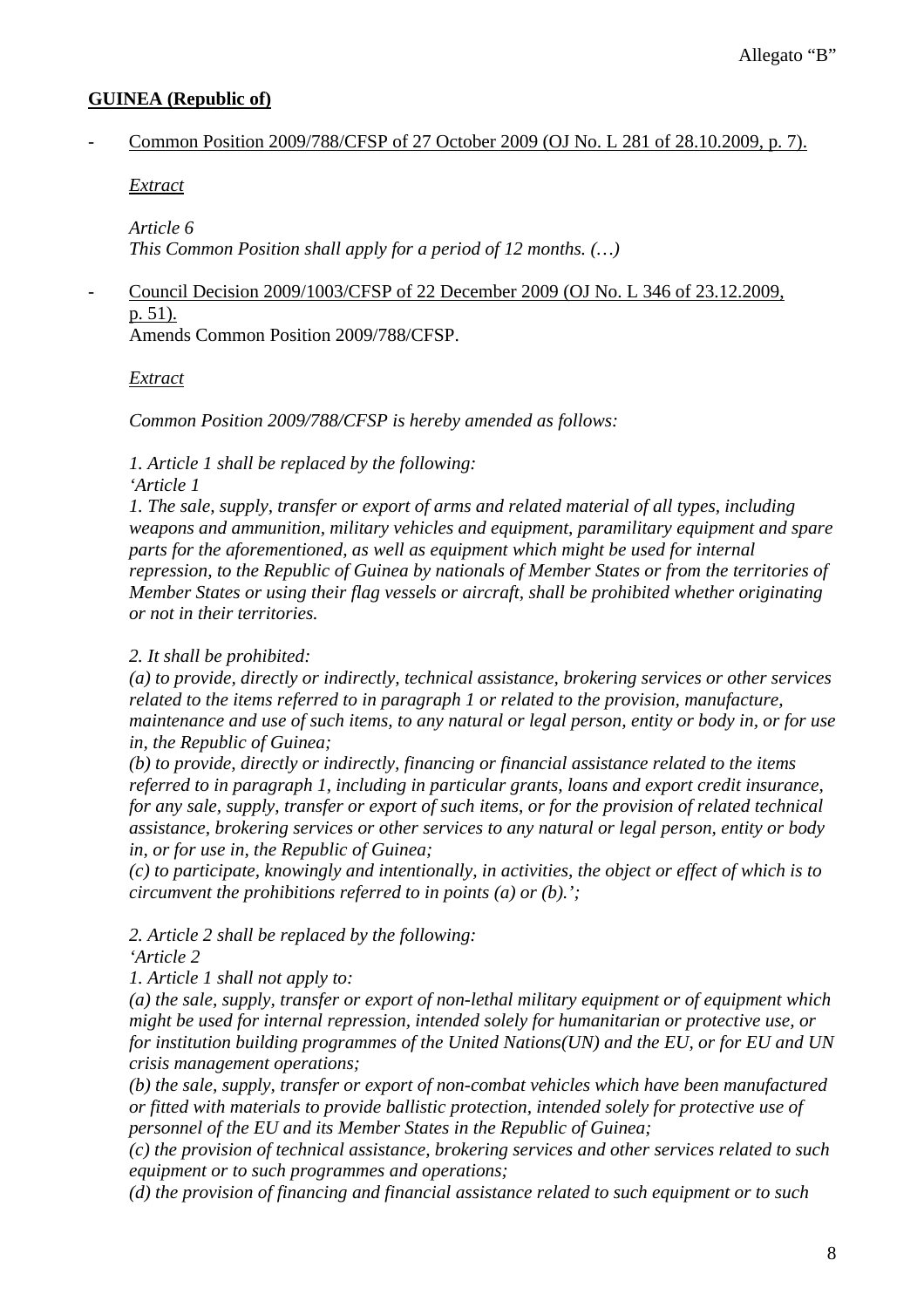*programmes and operations,* 

*on condition that such exports and assistance have been approved in advance by the relevant competent authority.* 

*2. Article 1 shall not apply to protective clothing, including flak jackets and military helmets, temporarily exported to the Republic of Guinea by UN personnel, personnel of the EU or its Member States, representatives of the media and humanitarian and development workers and associated personnel for their personal use only.';* 

# **IRAN**<sup>4</sup>

## Common Position 2007/246/CFSP of 23 April 2007 (OJ No. L 106 of 24.4.2007, p. 67).

## *Resume*

*Embargo on sales of arms and related materiel of all types, including weapons and ammunition, military vehicles and equipment, paramilitary equipment and spare parts to Iran.* 

*Exception for non-combat vehicles which have been manufactured or fitted with materials to provide ballistic protection, intended solely for protective use of personnel of the EU and its Member States in Iran*

# $IRAO<sup>5</sup>$

## Declaration  $N^{\circ}$  56/90 of 4 August 1990 on the invasion of Kuwait by Iraq

*Resume Embargo on sales of arms and other military equipment to Iraq.* 

- Common Position 2003/495/CFSP of 7 July 2003 (OJ No. L 169 of 8.7.2003, p. 72).

## *Resume*

*Confirmation of embargo on sales of arms and other military equipment to Iraq; exception for arms and related material required by 'the Authority' to serve the purposes of Security Council Resolution 1483(2003) and other related Security Council Resolutions.* 

- Common Position 2004/553/CFSP of 19 July 2004 (OJ L 246 of 20 July 2004) Amends Common Position 2003/495.

## *Resume*

*Confirmation of embargo on sales of arms and other military equipment to Iraq Exemption from embargo for sale, supply, transfer or export of arms and related material required by the Government of Iraq or the multinational force established under UNSCR 1511 (2003) to serve the purposes of UNSCR 1546 (2004)* 

 **4** See UN Security Council Resolution 1747 (2007) page 26 **5**

See UN Security Council Resolutions 661 (1990), 1483 (2003) and1546 (2004) pages 26 and 27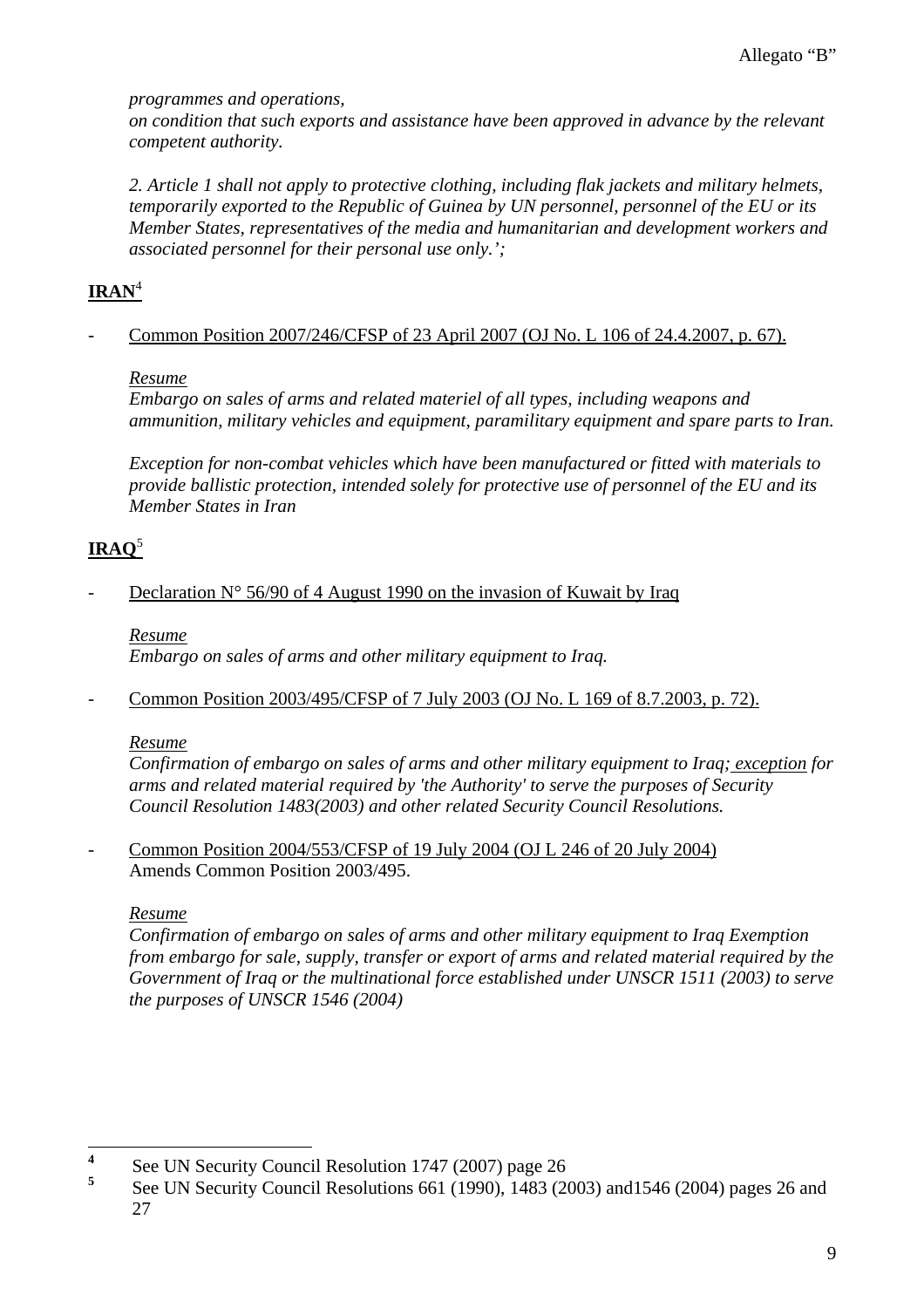# **LEBANON**<sup>6</sup>

### - Common Position 2006/625/CFSP of 15 September 2006 (OJ No. L 253 of 16.09.2006, p. 36).

## *Resume*

*Prohibition accordance with UNSCR 1701(2006) of direct or indirect sale, supply, transfer or export of arms and related materiel of all types, including weapons and ammunition, military vehicles and equipment, paramilitary equipment and spare parts for the aforementioned, to any entity or individual in Lebanon by nationals of Member States or from the territories of Member States or using their flag vessels or aircraft, whether originating or not in their territories.* 

*It shall also be prohibited to provide technical assistance, brokering services and other services related to military activities and to the provision, manufacture, maintenance and use of arms and related materiel of all types, including weapons and ammunition, military vehicles and equipment paramilitary equipment and spare parts for the aforementioned, directly or indirectly to any natural or legal person, entity or body in, or for use in Lebanon..* 

*The above shall not apply provided that…:* 

- *(a) the goods or services are not supplied, directly or indirectly, to any militia for whose disarmament the UN Security Council has called in its Resolutions 1559 (2004) and 1680 (2006), and*
- *(b) the transaction has been authorised by the Government of Lebanon or UNIFIL, or*
- *(c) the goods or services are for the use by UNIFIL in the performance of its mission or by the Lebanese armed forces.*

## **LIBERIA**<sup>7</sup>

## Common Position 2004/137/CFSP of 10 February 2004 (OJ No. L 40 of 12.2.2004, p. 35).

## *Resume*

*Prohibition under the conditions set out in UNSCR 1521 (2003) of the sale, supply, transfer or export of arms and related materiel of all types, including weapons and ammunition, military vehicles and equipment, paramilitary equipment and spare parts for the aforementioned, to Liberia by nationals of Member States or from the territories of Member States or using their flag vessels or aircraft, whether originating or not in their territories.* 

*It shall also be prohibited to grant, sell, supply, or transfer technical assistance, brokering services and other services related to military activities and to the provision, manufacture, maintenance and use of the above items, directly or indirectly to any person, entity or body in, or for use in, Liberia, or to provide financing or financial assistance related to military activities, including in particular grants, loans and export credit insurance, for any sale, supply, transfer or export of the above items, directly or indirectly to any person, entity or body in, or for use in Liberia.* 

 $\overline{a}$ **6** See UN Security Council Resolution 1701 (2006), page 27

**<sup>7</sup>** See UN Security Council Resolutions 1343 (2001), 1478, 1497, 1509 and 1521 (2003), 1647 (2005), 1683 (2006),1731 (2006),1792 (2007) and 1854 (2008) pages 28, 29, 30 and 31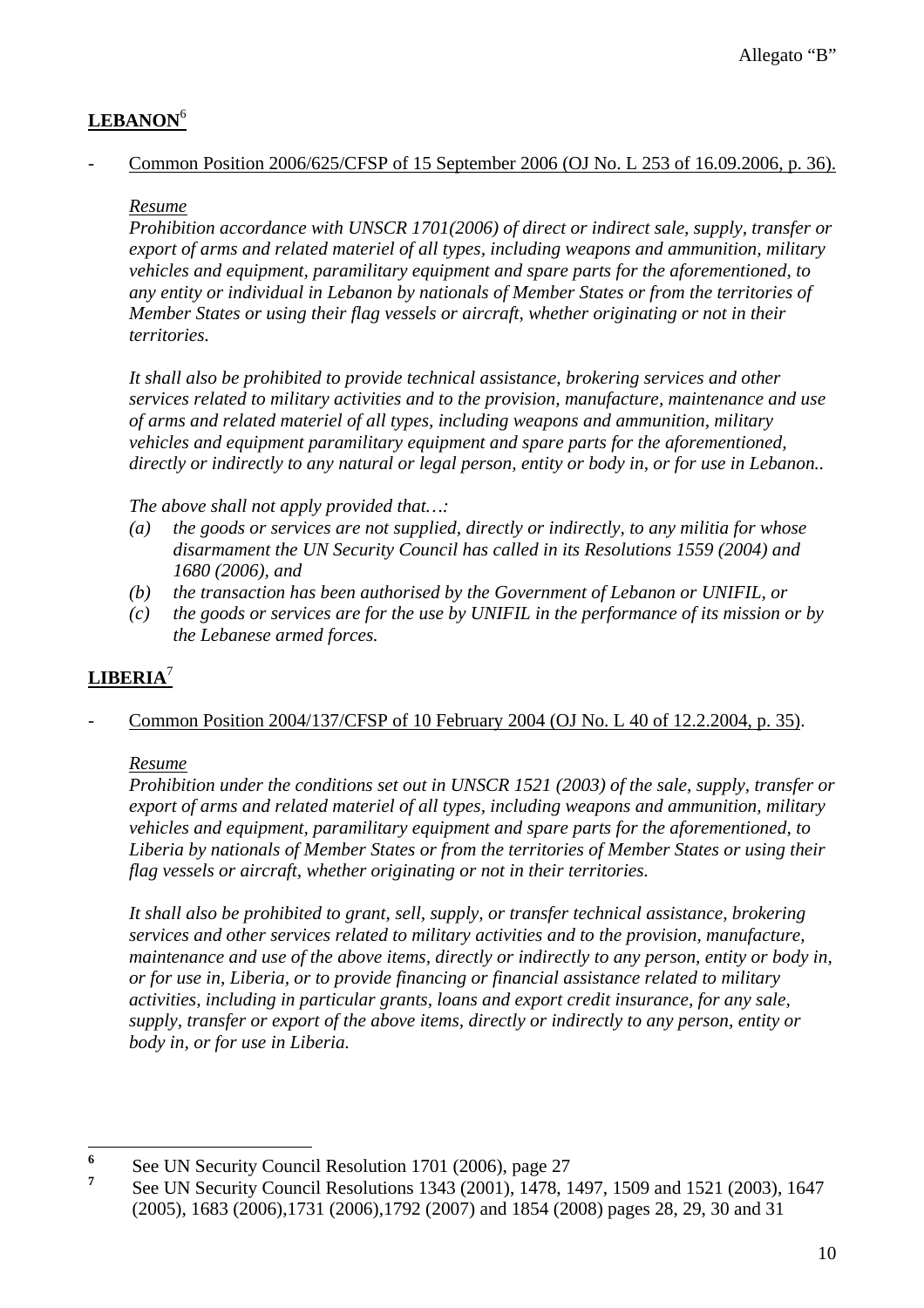*The above shall not apply to:* 

- *(a) arms and related materiel and technical training and assistance intended solely for support of or use by the United Nations Mission in Liberia;*
- *(b) arms and related materiel and technical training and assistance intended solely for support of or use in an international training and reform programme for the Liberian armed forces and police, as approved in advance by the Committee established by paragraph 21 of UNSCR 1521(2003) ("the Committee");*
- *(c) non-lethal military equipment intended solely for humanitarian or protective use, and related technical assistance or training, as approved in advance by the Committee;*
- *(d) protective clothing, including flak jackets and military helmets, temporarily exported to Liberia by United Nations personnel, representatives of the media and humanitarian and development workers and associated personnel, for their personal use only.*

*The supply, sale or transfer of arms and related material or the provision of services, referred to in (a), (b) and (c) above, shall be subject to an authorisation granted by the competent authorities of the Member States. Member States shall consider deliveries under paragraph 2(a), (b) and (c) on a case-by-case basis, taking full account of the criteria set out in the European Union code of conduct on arms exports. Member States shall require adequate safeguards against misuse of authorisation granted pursuant to this paragraph and, where appropriate, make provisions for repatriation of the delivered arms and related material.* 

*For the purposes of this Common Position, "technical assistance" shall mean any technical support related to repairs, development, manufacture, assembly, testing, maintenance, or any other technical service, and may take forms such as instruction, advice, training, transmission of working knowledge or skills or consulting services. Technical assistance includes verbal forms of assistance.* 

- Common Position 2006/31/CFSP of 23 January 2006 (OJ No. L 19. of 24.1.2006, p. 38).

#### *Resume*

*Extension of measures imposed by Articles 1 and 2 of Common Position 2004/137 CFSP for a further period of 12 months, unless the Council decides otherwise in accordance with any future relevant UN Security Council Resolution.* 

## - Common Position 2006/518/CFSP of 24 July 2006 (OJ No. L 201. of 25.7.2006, p. 36).

#### *Resume*

*Modification and renewal of measures imposed by Articles 1 and 2 of Common Position 2004/137 CFSP for a further period of six months, unless the Council decides otherwise in accordance with any future relevant UN Security Council Resolution.*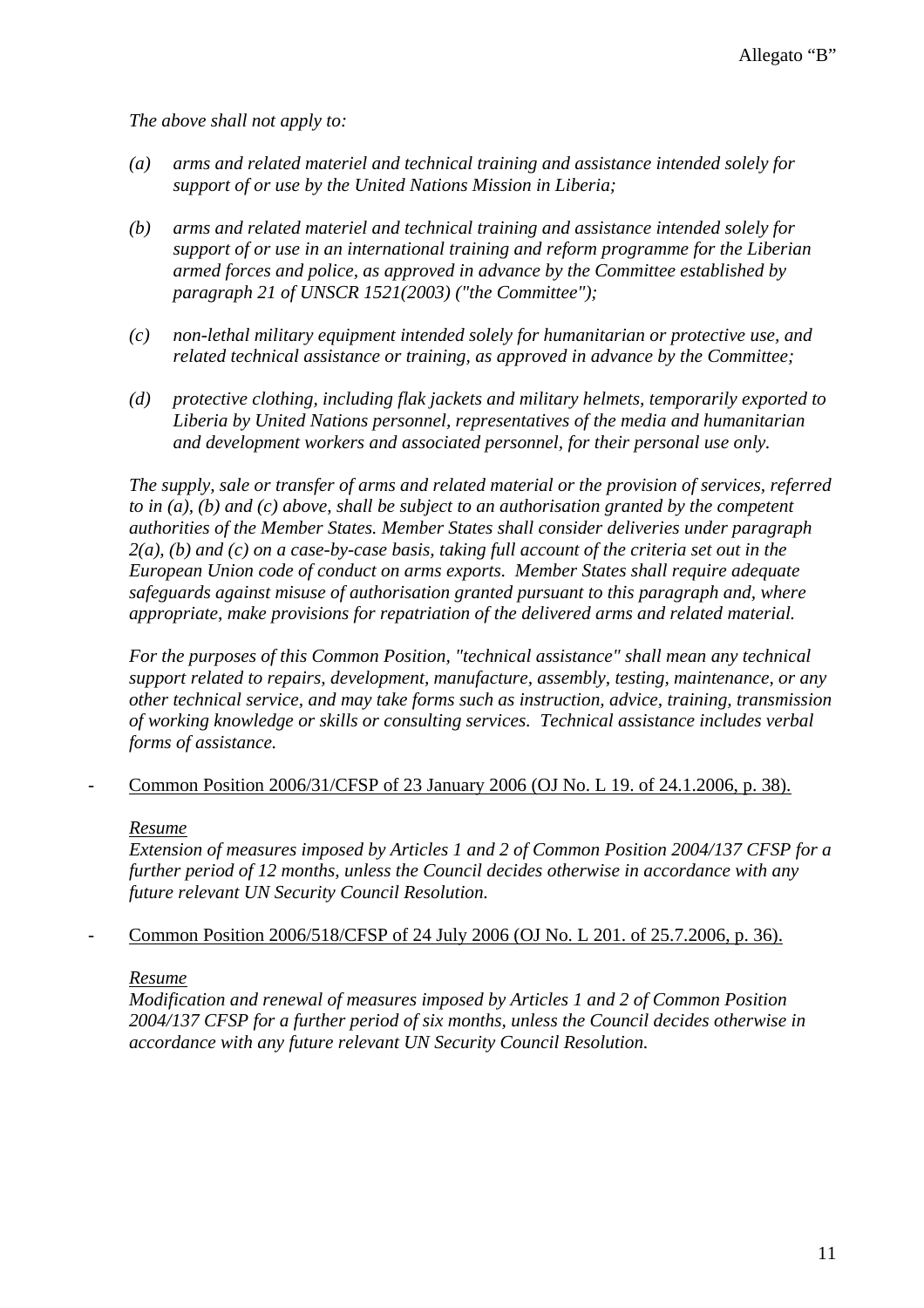*In addition to the exemptions from application set out in Article 1(2) of Common Position 2004/137/CFSP, the measures imposed pursuant to Article 1(1) of Common Position 2006/31/CFSP shall not be applied to:* 

- *(a) weapons and ammunition already provided to members of the Special Security Service (SSS) for training purposes and remaining in the custody of the SSS for unencumbered operational use, provided that their transfer to the SSS had been approved in advance by the Committee established by paragraph 21 of UNSC 1521 (2003) ('the Committee'), and technical and financial assistance related to such weapons and ammunition;*
- *(b) weapons and ammunition intended for use by members of the Government of Liberia police and security forces who have been vetted and trained since the inception of the United Nations Mission in Liberia, provided that such supplies have been approved in advance by the Committee, upon a joint request by the Government of Liberia and the exporting State, and technical and financial assistance related to such weapons and ammunition.*

## - Common Position 2007/93/CFSP of 12 February 2007 (OJ No. L 41 of 12.2.2007, p. 17).

## *Resume*

*Renewal of measures imposed under Articles 1 and 2 of Common Position 2004/137CFSP until 22 December 2007 and additional exemption for supplies of non-lethal military equipment other than non-lethal weapons and ammunitions, as notified in advance to the Committee established by paragraph 21 of UNSCR 1521 (2003), intended solely for use by members of the Government of Liberia police and security forces who have been vetted and trained since the inception of the United Nations Mission in Liberia in October 2003.* 

- Common Position 2008/109/CFSP of 13 February 2008 (OJ No. L 38 of 13.2.2008, p. 26).

#### *Resume*

*In the light of the developments in Liberia, the United Nations Security Council adopted on 19 December 2007UNSCR 1792 (2007) renewing the restrictive measures on arms and on travel for a further period of 12 months. All past measures imposed under Articles 1 and 2 of Common Position 2007/93/CFSP are renewed and take effect on the date of the adoption of the Common Position 2008/109/CFSP. It shall be amended or repealed as appropriate, in light of determinations made by the United Nations Security Council.* 

## **SIERRA LEONE**<sup>8</sup>

## Common Position 98/409/CFSP of 29 June 1998 (OJ No L 187, 01.07.98, p.1).

## *Resume*

*Embargo on the sale or supply of arms and related material of all types, including weapons and ammunition, military vehicles and equipment, paramilitary equipment and spare parts for the aforementioned, in accordance with UNSC Resolution 1171. This embargo shall not apply to the Government of Sierra Leone or to sales or supplies for the sole use of ECOMOG or the United Nations.* 

 **8** See UN Security Council Resolutions 1171 (1998) and 1299 (2000), pages 31 and 32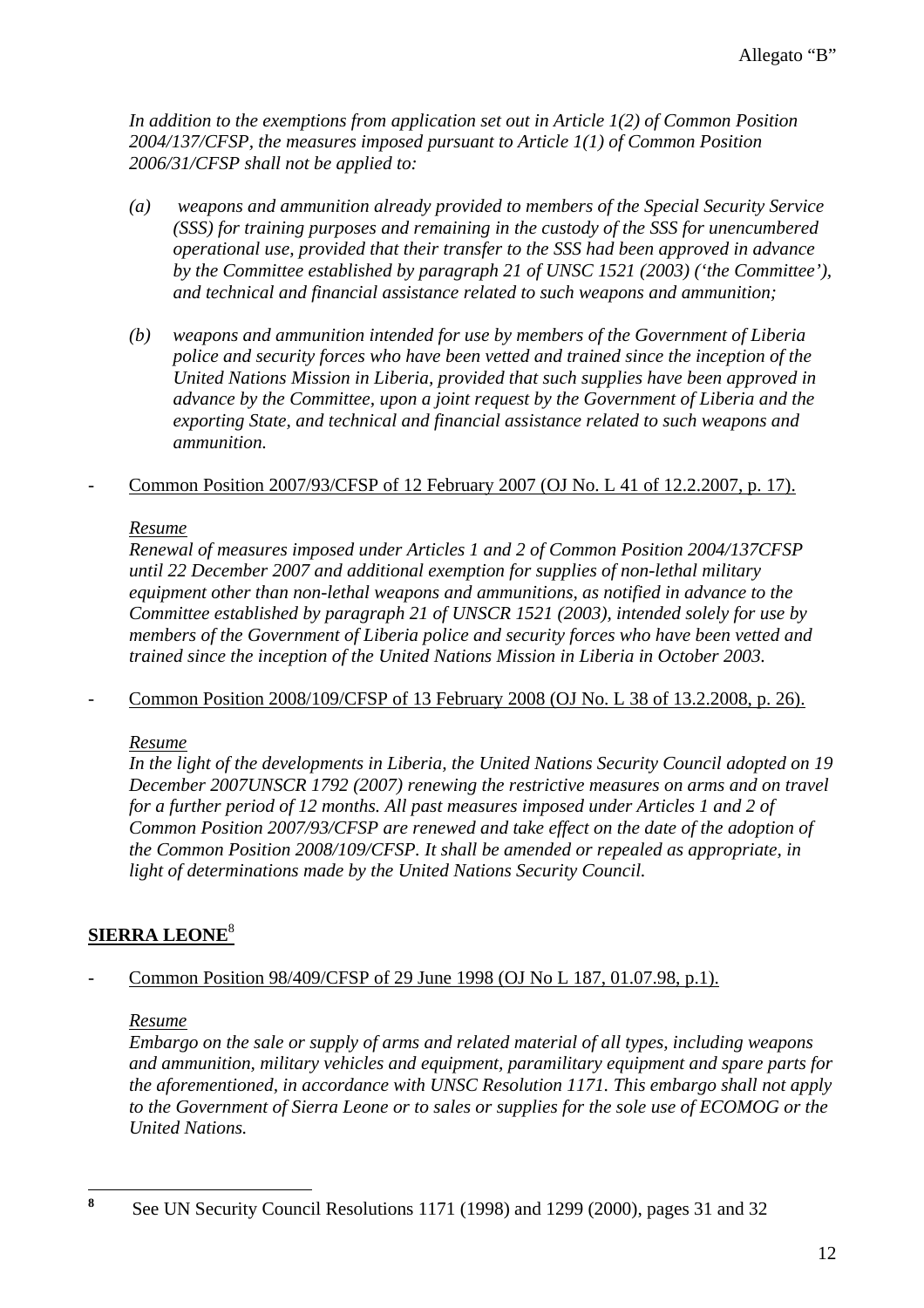## **SOMALIA**9

### - Common Position 2009/138/CFSP of 16 February 2009 (OJ No. L 46 of 16.02.2009, p. 73). (Repealing Common Position 2002/960/CFSP)

#### *Resume*

*Prohibition of supply or sale of arms and related material of all types, including weapons and ammunition, military vehicles and equipment, paramilitary equipment and spare parts for the aforementioned to Somalia by nationals of Member States or from the territories of Member States shall be prohibited whether originating or not in their territories.* 

*Prohibition of direct or indirect supply to Somalia of technical advice, financial and other assistance and training related to military activities, including in particular technical training and assistance related to the provision, manufacture, maintenance or use of the items mentioned in the paragraph above, by nationals of Member States or from the territories of the Member States.* 

### *Exceptions for:*

*(a) the supply or sale of arms and related material of all types and to the direct or indirect supply of technical advice, financial and other assistance and training related to military activities intended solely for the support of or use by the AMISOM mission as stipulated in paragraph 4 of UNSCR 1744 (2007) or for the sole use of States and regional organisations undertaking measures in accordance with paragraph 6 of UNSCR 1851 (2008) and paragraph 10 of UNSCR 1846 (2008);* 

*(b) the supply or sale of arms and related material of all types and to the direct or indirect supply of technical advice intended solely for the purpose of helping to develop security sector institutions, consistent with the political process set out in paragraphs 1, 2 and 3 of UNSCR 1744 (2007) and in the absence of a negative decision by the Committee established by paragraph 11 of UNSCR 751(1992) (hereinafter Sanctions Committee) within five working days of receiving the relevant notification;* 

*(c) supplies of non-lethal military equipment intended solely for humanitarian or protective use, or of material intended for institution building programmes of the Union, the Community or Member States, including in the field of security, carried out within the framework of the Peace and Reconciliation Process, as approved in advance by the Sanctions Committee, and to protective clothing, including flak jackets and military helmets, temporarily exported to Somalia by United Nations personnel, representatives of the media and humanitarian and development workers and associated personnel for their personal use only.*

 **9** See UN Security Council Resolutions 733 (1992), 1356 (2001), 1425 (2002), 1725 (2006), 1744 (2007), 1772 (2007), 1801 (2008),1811 (2008) and 1844 (2008) pages 32, 33, and 34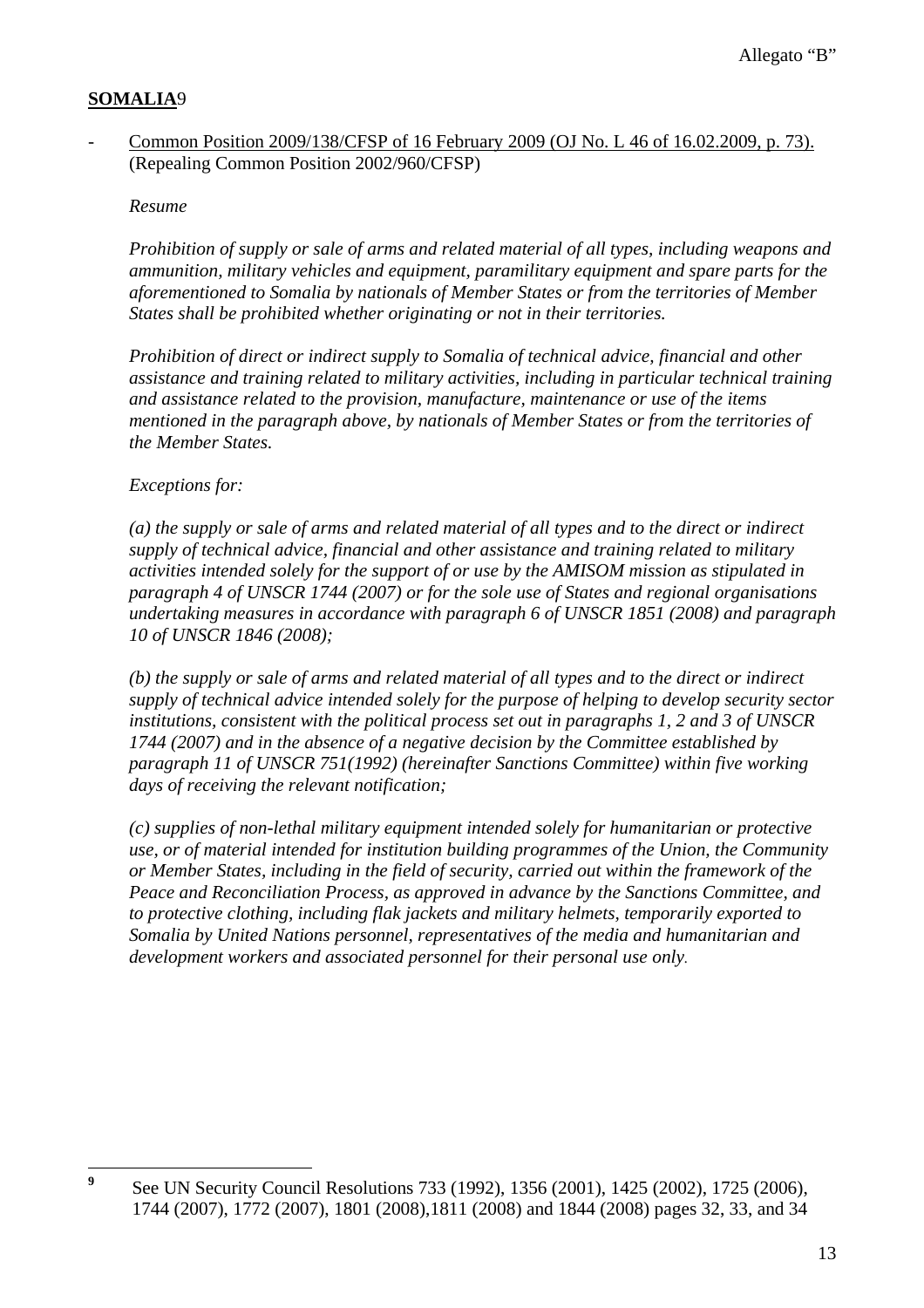## **SUDAN**<sup>10</sup>

### Common Position 2005/411/CFSP of 30 May 2005 (OJ No. L 139 of 26.11.05, p.25). It repeals Common Position 2004/31/CFSP

### *Resume*

*Prohibition of the sale, supply, transfer or export of arms and related material of all types including weapons and ammunition, military vehicles and equipment, paramilitary equipment, and spare parts for aforementioned to Sudan by nationals of Member States or using their flag vessels or aircraft, whether originating or not in their territories* 

*Prohibition of sale, supply or transfer of technical assistance, brokering services and other services related to military activities, and to the provision, manufacture, maintenance or use of arms and related materiel of all types, including weapons and ammunition, military vehicles and equipment, paramilitary equipment, and spare parts for the aforementioned, directly or indirectly to any person, entity or body for use in Sudan* 

*Prohibition to provide financing or financial assistance related to the above* 

### *Exceptions for:*

- *the sale, supply, transfer or export of non-lethal equipment intended for humanitarian, human rights monitoring or protective use, or for institution building programmes of the UN, the African Union, the EU and the Community, or of material intended for EU, UN and African Union crisis management operations;*
- *technical training and assistance to related to such equipment;*
- *the sale, supply, transfer or export of de-mining equipment and material for use in demining operations;*
- *assistance and supplies provided in support of implementation of the Comprehensive Peace Agreement*
- *protective clothing, including flak jackets and military helmets, temporarily exported to Sudan by UN personnel, personnel of the EU, the Community or its Member States, representatives of the media and humanitarian and development workers and associated personnel for their personal use only.*

*Deliveries of such equipment to be considered on a case by case basis, taking full account of the criteria of the EU Code of Conduct on Arms Exports. Member States shall require adequate safeguards against misuse of authorisations granted and where appropriate, make provisions for repatriation of the equipment.*

 $10$ **<sup>10</sup>** See UN Security Council Resolutions 1556 (2004) and 1591 (2005), page 35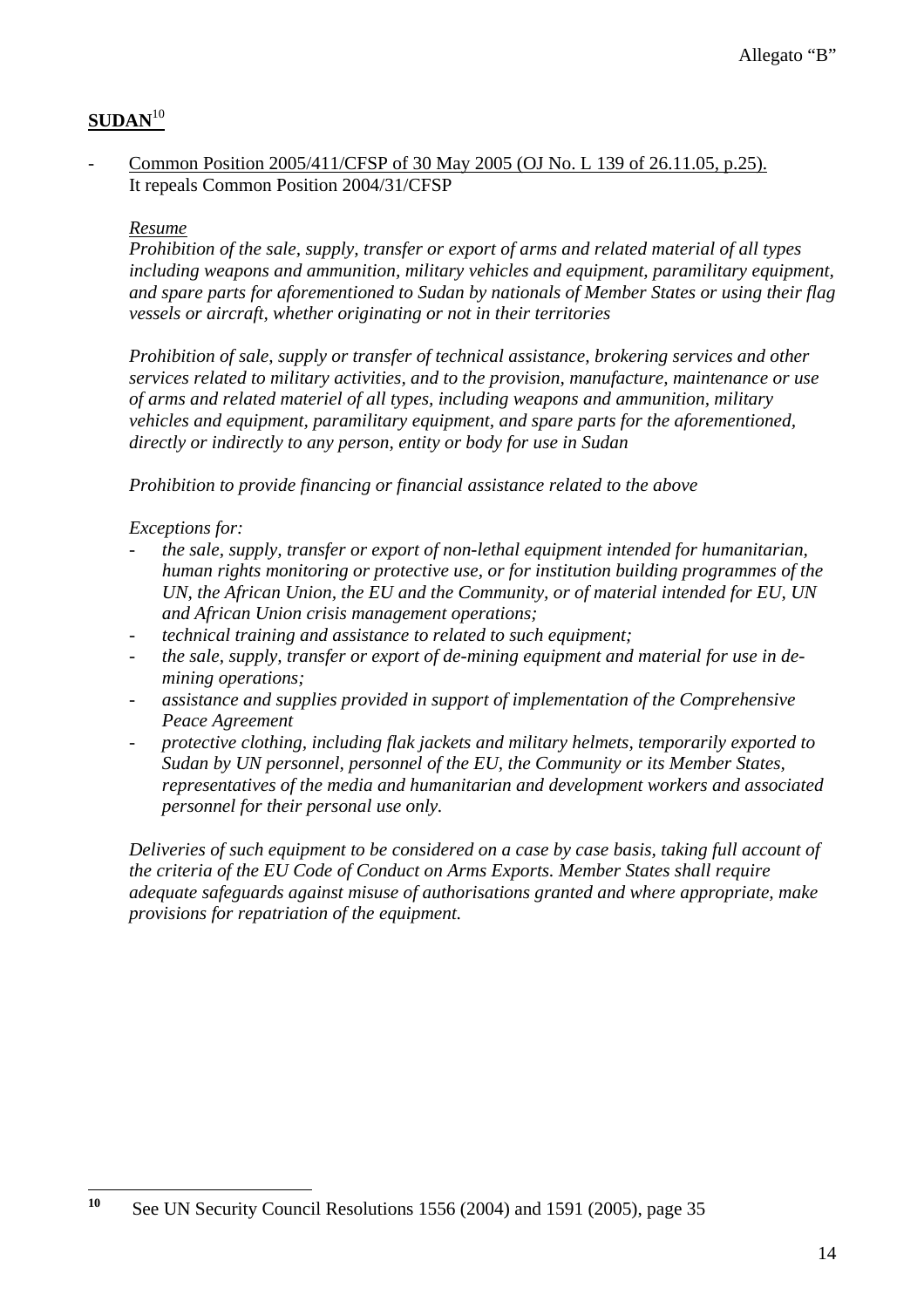## **ZIMBABWE**

### - Common Position 2002/145/CFSP of 18 February 2002 (OJ No. L 50 of 21.2.2002, p. 1).

### *Resume*

*Prohibition of the supply or sale of arms and related material of all types including weapons and ammunition, military vehicles and equipment, paramilitary equipment, and spare parts for aforementioned to Zimbabwe by nationals of Member States or from the territories of Member States, whether originating or not in their territories; prohibition of provision to Zimbabwe of technical training or assistance related to the provision, manufacture, maintenance or use of the above items. Prohibitions do not apply to supplies of non-lethal military equipment intended solely for humanitarian or protective use, and related technical assistance or training, nor shall they apply to protective clothing, including flack jackets and military helmets, temporarily exported to Zimbabwe by United National personnel, representatives of the media and humanitarian and development workers and associated personnel for their personal use only.* 

- Common Position 2003/115/CFSP of 18 February 2003 (OJ No. L 46 of 20.2.2003, p. 30).

## *Resume*

*Extension of Common Position 2002/145/CFSP until 20 February 2004.* 

- Common Position 2004/161/CFSP of 19 February 2004 (OJ No. L 50 of 20.2.2004, p. 66).

### *Resume*

*Renewal of restrictive measures against Zimbabwe for a further twelve-month period* 

- Common Position 2005/146/CFSP of 21 February 2005 (OJ No. L 49 of 22.2.2005, p. 30).

#### *Resume*

*Extension of restrictive measures against Zimbabwe until 20 February 2006* 

- Common Position 2006/51/CFSP of 30 January 2006 (OJ No. L 26 of 31.1.2006, p. 28).

## *Resume*

*Renewal of restrictive measures against Zimbabwe until 20 February 2007* 

Common Position 2007/120/CFSP of 19 February 2007 (OJ No. L 51 of 20.2.2007, p. 25).

## *Resume*

*Renewal of restrictive measures against Zimbabwe until 20 February 2008* 

Common Position 2008/135/CFSP of 19 February 2008 (OJ No. L 43 of 19.2.2008, p. 39).

## *Resume*

*Renewal of restrictive measures against Zimbabwe until 20 February 2009*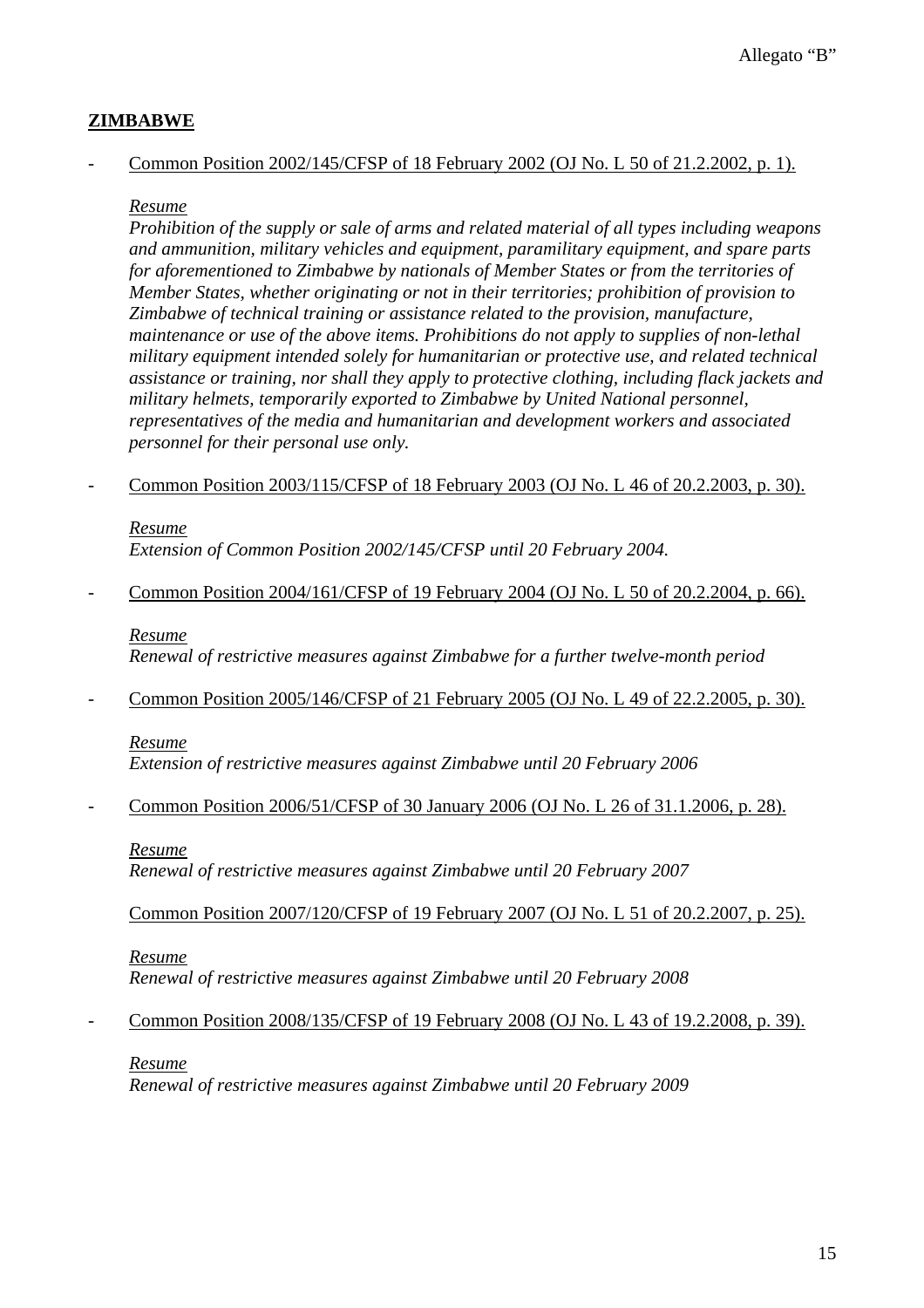*-* Common Position 2009/68/CFSP of 26 January 2009 (OJ No. L 23 of 27.1.2009, p.43).

*Resume*

*Renewal of restrictive measures against Zimbabwe until 20 February 2010* 

 $\frac{1}{2}$  ,  $\frac{1}{2}$  ,  $\frac{1}{2}$  ,  $\frac{1}{2}$  ,  $\frac{1}{2}$  ,  $\frac{1}{2}$  ,  $\frac{1}{2}$  ,  $\frac{1}{2}$  ,  $\frac{1}{2}$  ,  $\frac{1}{2}$  ,  $\frac{1}{2}$  ,  $\frac{1}{2}$  ,  $\frac{1}{2}$  ,  $\frac{1}{2}$  ,  $\frac{1}{2}$  ,  $\frac{1}{2}$  ,  $\frac{1}{2}$  ,  $\frac{1}{2}$  ,  $\frac{1$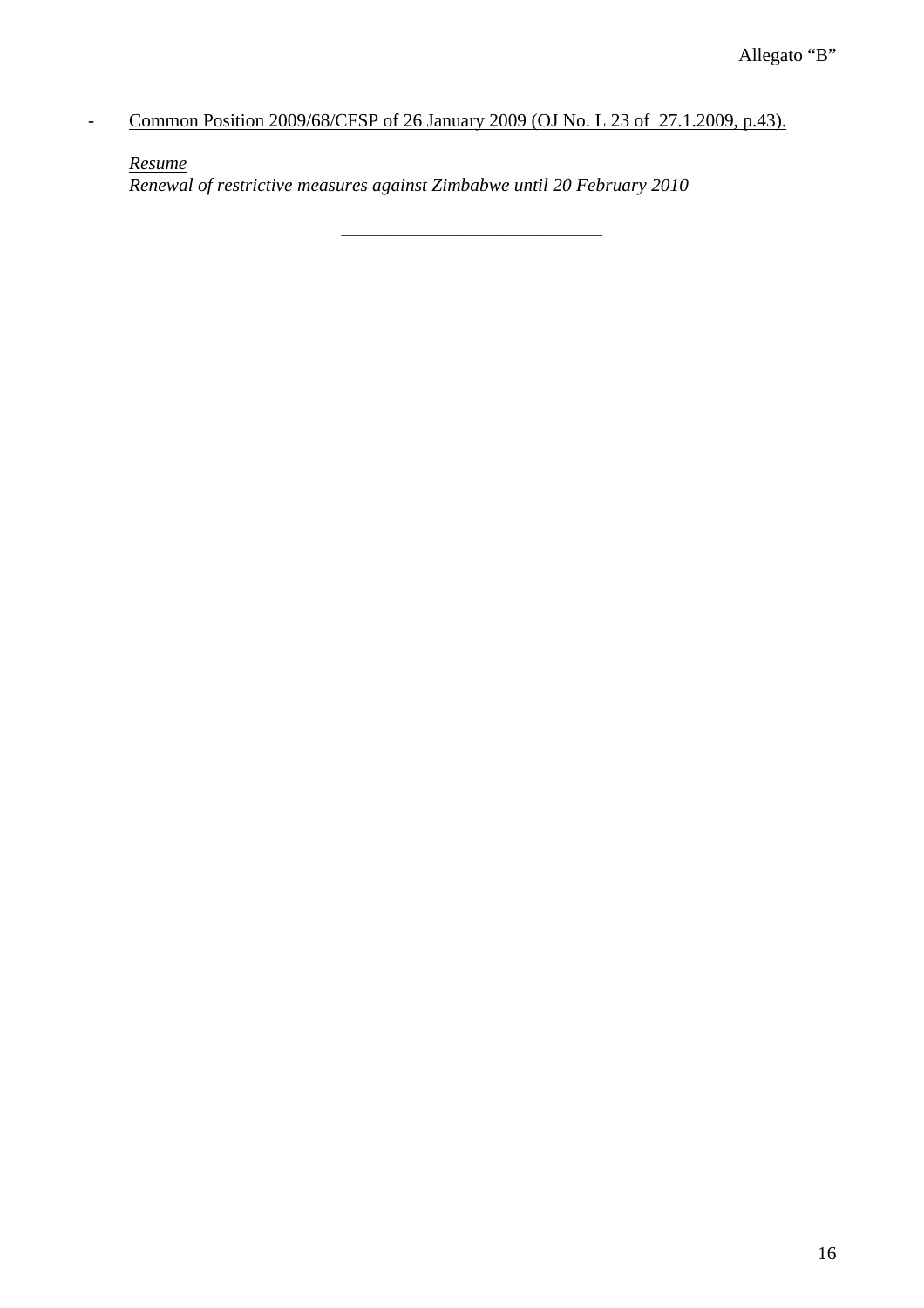## **A. LIST OF UNITED NATIONS SECURITY COUNCIL EMBARGOES ON ARMS EXPORTS**

## **(i) Miscellaneous**

**Direct or indirect supply, etc. to Usama bin Laden, members of Al-Qaida and the Taliban and other individuals, groups, undertakings and entities associated with them** 

## **(ii) List of countries subject to embargoes**

**ARMENIA(1) AZERBAIJAN(1) COTE D'IVOIRE DEMOCRATIC PEOPLE'S REPUBLIC OF KOREA DEMOCRATIC REPUBLIC OF CONGO IRAN IRAQ LEBANON LIBERIA SIERRA LEONE SOMALIA SUDAN** 

 $(1)$ **(1)** Non-mandatory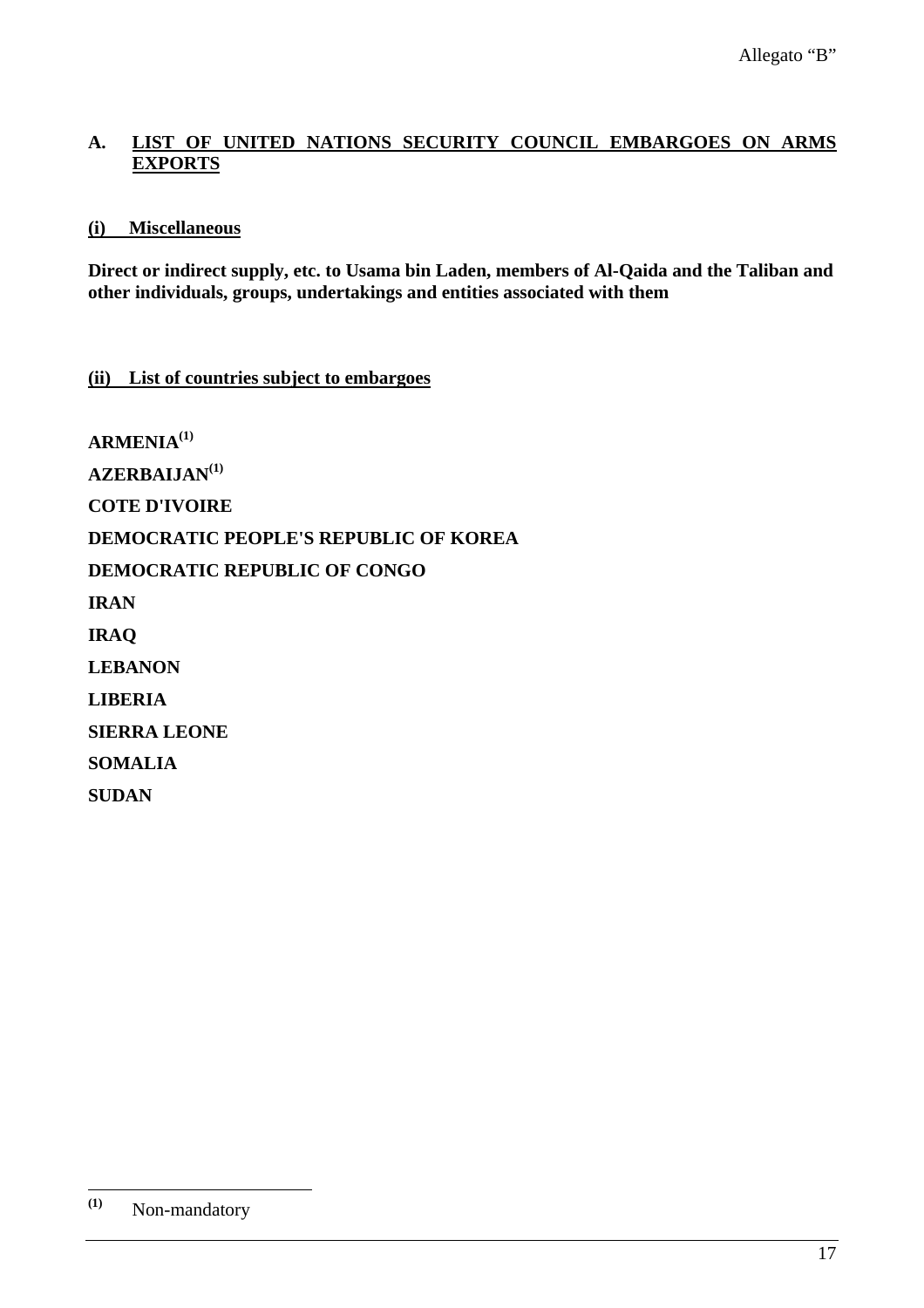## **B. DETAILS OF EMBARGOES**

### **(i) Miscellaneous**

*Prohibition to supply arms and ammunition to Usama bin Laden, members of Al-Qaida and the Taliban and other individuals, groups, undertakings and entities associated with them.* 

### UN Security Council Resolution 1390 (16 January 2002)

## Op. Paragraph 2:

"2. *Decides* that all States shall take the following measures with respect to Usama bin Laden, members of the Al-Qaida organization and the Taliban and other individuals, groups, undertakings and entities associated with them, as referred to in the list created pursuant to resolutions 1267 (1999) and 1333 (2000) to be updated regularly by the Committee established pursuant to resolution 1267 (1999)...;

(c) Prevent the direct or indirect supply, sale and transfer to these individuals, groups, undertakings and entities from their territories or by their national outside their territories, or using their flag vessels or aircraft, of arms and related materiel of all types including weapons and ammunition, military vehicles and equipment, paramilitary equipment, and spare parts for the aforementioned and technical advice, assistance or training related to military activities;"

## **Countries**

# **ARMENIA(1)**

*Urging of States to refrain from the supply of any weapons and munitions.*

## UN Security Council Resolution 853 (29 July 1993)

Op. Paragraph 10:

"Urges States to refrain from the supply of any weapons and munitions which might lead to an intensification of the conflict or the continued occupation of territory;".

## **AZERBAIJAN**(1)

*Urging of States to refrain from the supply of any weapons and munitions.*

## UN Security Council Resolution 853 (29 July 1993)

Op. Paragraph 10:

"Urges States to refrain from the supply of any weapons and munitions which might lead to an intensification of the conflict or the continued occupation of territory;".

 $(1)$ **(1)** Non-mandatory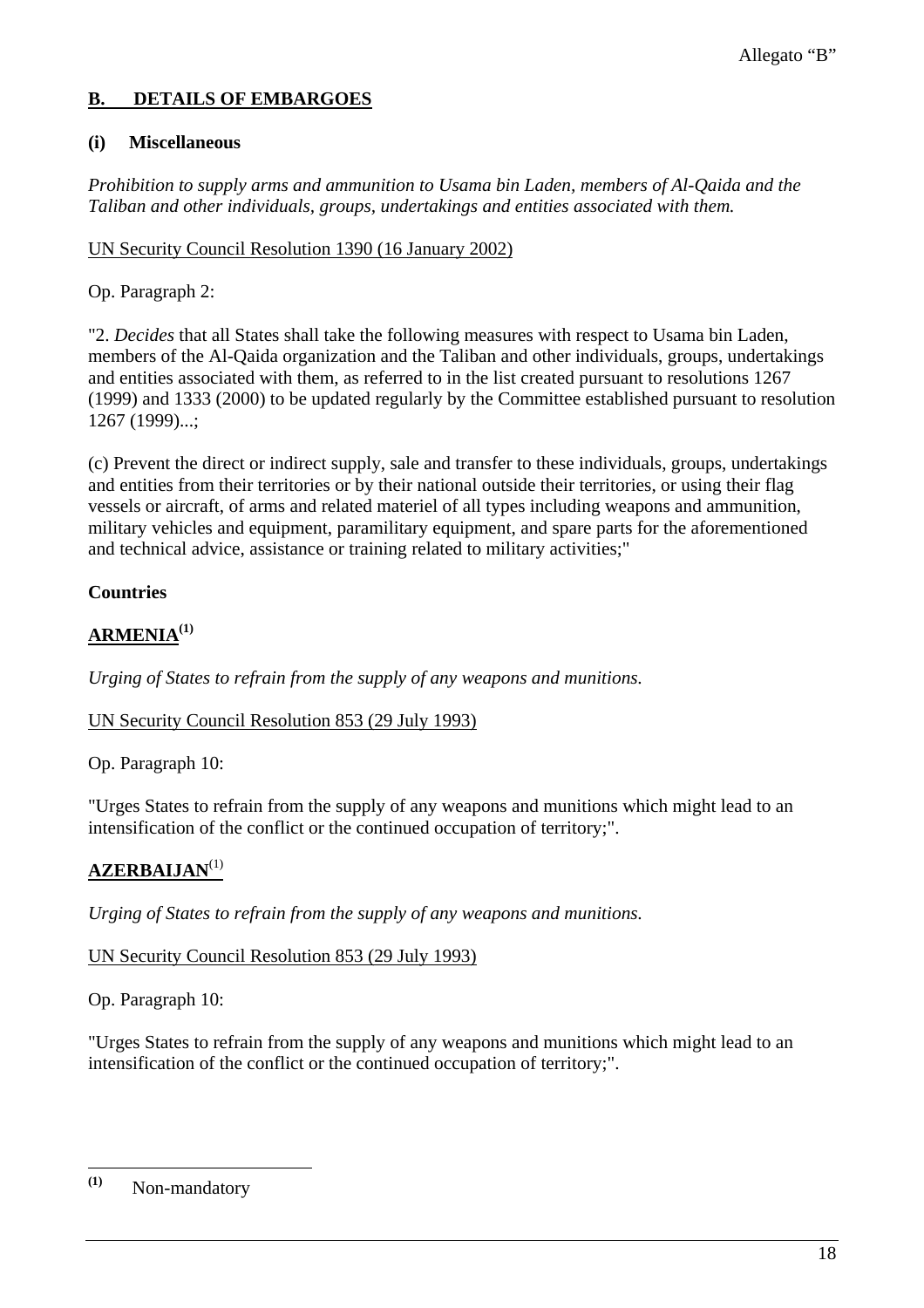## **COTE D'IVOIRE**

*Prevention of sale or supply of arms and related materiel to Côte d'Ivoire*

UN Security Council Resolution 1572 (15 November 2004)

Op. Paragraphs 7 and 8:

"7. *Decides* that all States shall, for a period of thirteen months from the date of adoption of this resolution, take the necessary measures to prevent the direct or indirect supply, sale or transfer to Côte d'Ivoire, from their territories or by their nationals, or using their flag vessels or aircraft, of arms or any related materiel, in particular military aircraft and equipment, whether or not originating in their territories, as well as the provision of any assistance, advice or training related to military activities;

8. *Decides* that the measures imposed by paragraph 7 above shall not apply to:

(a) supplies and technical assistance intended solely for the support of or use by UNOCI and the French forces who support them,

(b) supplies of non-lethal military equipment intended solely for humanitarian or protective use, and related technical assistance and training, as approved in advance by the Committee established by paragraph 14

(c) supplies of protective clothing, including flak jackets and military helmets, temporarily exported to Côte d'Ivoire by United Nations personnel, representatives of the media and humanitarian and development workers and associated personnel, for their personal use only, …

(e) supplies of arms and related materiel and technical training and assistance intended solely for support of or use in the process of restructuring defence and security forces pursuant to paragraph 3, subparagraph (f) of the Linas-Marcoussis Agreement.."

*Renewal of provisions on prevention of sale or supply of arms and related materiel to Côte d'Ivoire until 15 December 2006*

UN Security Council Resolution 1643 (15 December 2005)

Op. Paragraph 1:

"1. *Decides* to renew until 15 December 2006 the provisions of paragraphs 7 to 12 of resolution 1572 (2004);"

#### UN Security Council Resolution 1727 (15 December 2006)

Op. Paragraph 1:

"1. *Decides* to renew until 31 October 2007 the provisions of paragraphs 7 to 12 of resolution 1572  $(2004)$ , and of paragraph 6 of resolution 1643  $(2005)$ ;"

## UN Security Council Resolution 1782 (29 October 2007)

Op. Paragraph 1:

"1. Decides to renew until 31 October 2008 the provisions of paragraphs 7 to 12 of resolution 1572  $(2004)$  and of paragraph 6 of resolution 1643  $(2005)$ ;"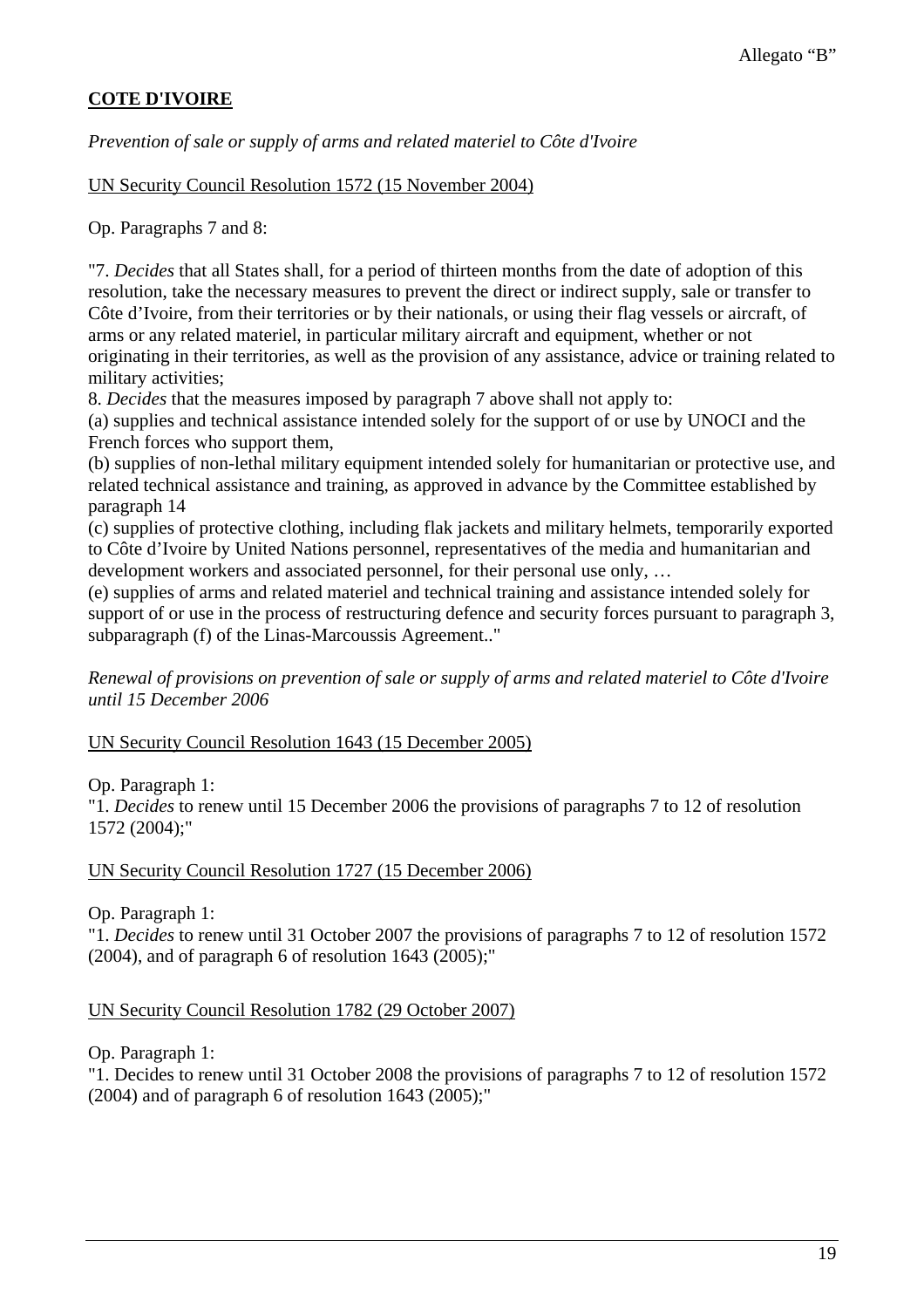### UN Security Council Resolution 1842 (29 October 2008)

### Op. Paragraph 1:

"1. Decides to renew until 31 October 2009 the measures on arms and the financial and travel measures imposed by paragraphs 7 to 12 of resolution 1572 (2004) and the measures preventing the importation by any State of all rough diamonds from Côte d'Ivoire imposed by paragraph 6 of resolution 1643 (2005);"

### UN Security Council Resolution 1893 (29 October 2009)

Op. Paragraph 1:

"1. Decides to renew until 31 October 2010 the measures on arms and the financial and travel measures imposed by paragraphs 7 to 12 of resolution 1572 (2004) and the measures preventing the importation by any State of all rough diamonds from Côte d'Ivoire imposed by paragraph 6 of resolution 1643 (2005);"

## **DEMOCRATIC PEOPLE'S REPUBLIC OF KOREA**

*Prevention of sale or supply of arms and related materiel to DPRK*

UN Security Council Resolution 1718 (14 October 2006)

Op. Paragraph 8:

"8. *Decides* that:

(a) All Member States shall prevent the direct or indirect supply, sale or transfer to the DPRK, through their territories or by their nationals, or using their flag vessels or aircraft, and whether or not originating in their territories, of:

(i) Any battle tanks, armoured combat vehicles, large calibre artillery systems, combat aircraft, attack helicopters, warships, missiles or missile systems as defined for the purpose of the United Nations Register on Conventional Arms, or related materiel including spare parts, or items as determined by the Security Council or the Committee established by paragraph 12 below (the Committee);

(ii) All items, materials, equipment, goods and technology as set out in the lists in documents S/2006/814 and S/2006/815, unless within 14 days of adoption of this resolution the Committee has amended or completed their provisions also taking into account the list in document S/2006/816, as well as other items, materials, equipment, goods and technology, determined by the Security Council or the Committee, which could contribute to DPRK's nuclear-related, ballistic missilerelated or other weapons of mass destruction-related programmes;

… All Member States shall prevent any transfers to the DPRK by their nationals or from their territories, or from the DPRK by its nationals or from its territory, of technical training, advice, services or assistance related to the provision,

manufacture, maintenance or use of the items in subparagraphs (a) (i) and (a) (ii) above...."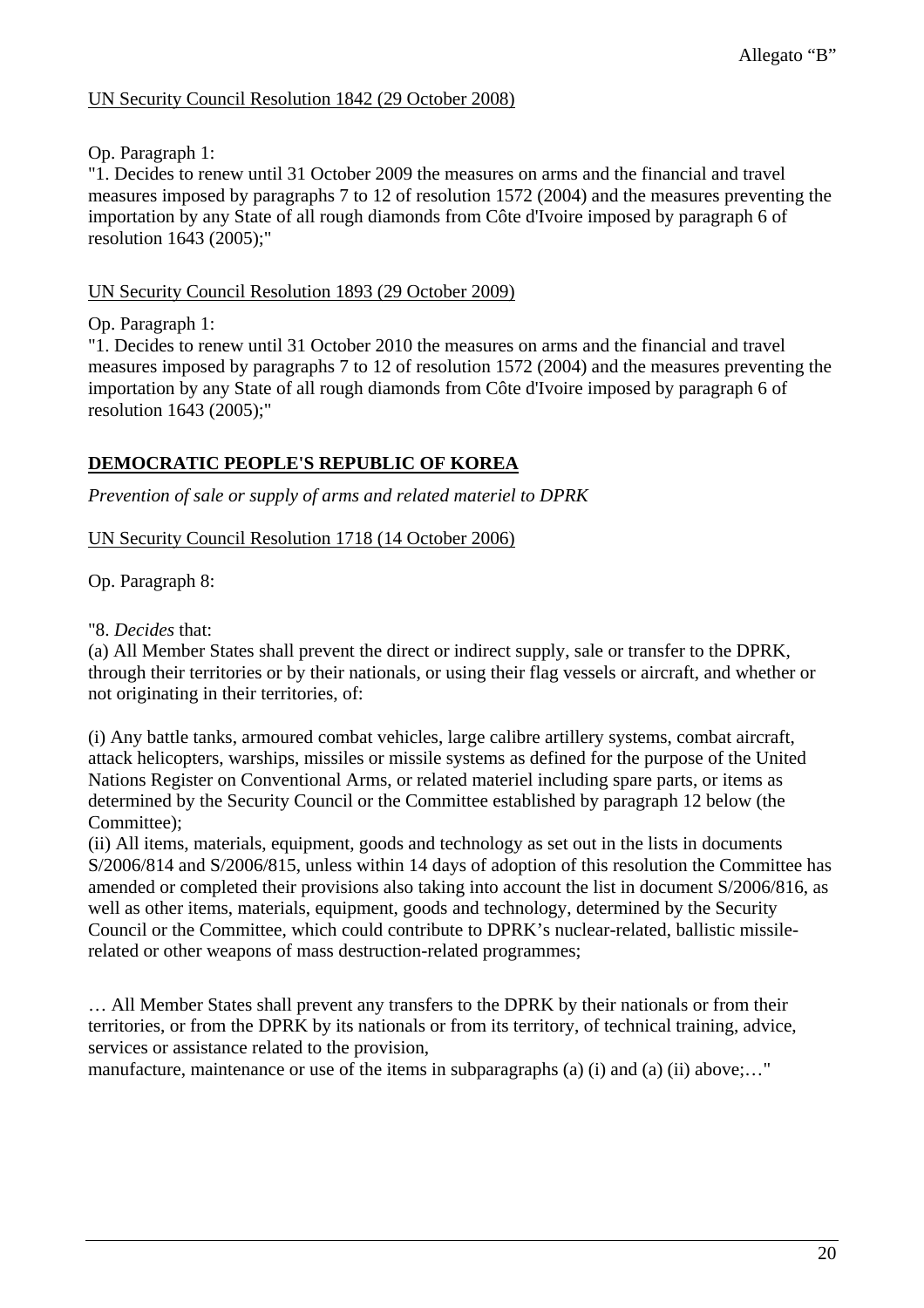*Extension of partial arms embargo to all arms and related materiel, except small arms and light weapons, States to exercise vigilance over supply of small arms and light weapons*

UN Security Council Resolution 1874 (12 June 2009)

Op. Paragraph 10:

10. *Decides* that the measures in paragraph 8 (a) of resolution 1718 (2006) shall also apply to all arms and related materiel, as well as to financial transactions, technical training, advice, services or assistance related to the provision, manufacture, maintenance or use of such arms, except for small arms and light weapons and their related materiel, and *calls upon* States to exercise vigilance over the direct or indirect supply, sale or transfer to the DPRK of small arms or light weapons, and further *decides* that States shall notify the Committee at least five days prior to selling, supplying or transferring small arms or light weapons to the DPRK;

### **DEMOCRATIC REPUBLIC OF CONGO**

*Prohibition of all sale or supply of any commodities or products, including weapons or any other military equipment.* 

#### UN Security Council Resolution 1493 (28 July 2003)

#### Op. Paragraphs 20 and 21 :

"20. *Decides* that all States, including the Democratic Republic of the Congo, shall, for an initial period of 12 months from the adoption of this resolution, take the necessary measures to prevent the direct or indirect supply, sale or transfer, from their territories or by their nationals or using their flag vessels or aircraft, of arms and any related materiel, and the provision of any assistance, advice or training related to military activities, to all foreign and Congolese armed groups and militias operating in the territory on North and South Kivu and of Ituri, and to groups not party to the Global and All-inclusive agreement, in the Democratic Republic of the Congo;

21. *Decides* that the measures imposed by paragraph 20 above shall not apply to:

- supplies to MONUC, the Interim Emergency Multinational Force deployed in Bunia and the integrated Congolese national army and police forces;
- supplies of non-lethal military equipment intended solely for humanitarian or protective use, and related technical assistance and training as notified in advance to the Secretary-General through its Special Representative;"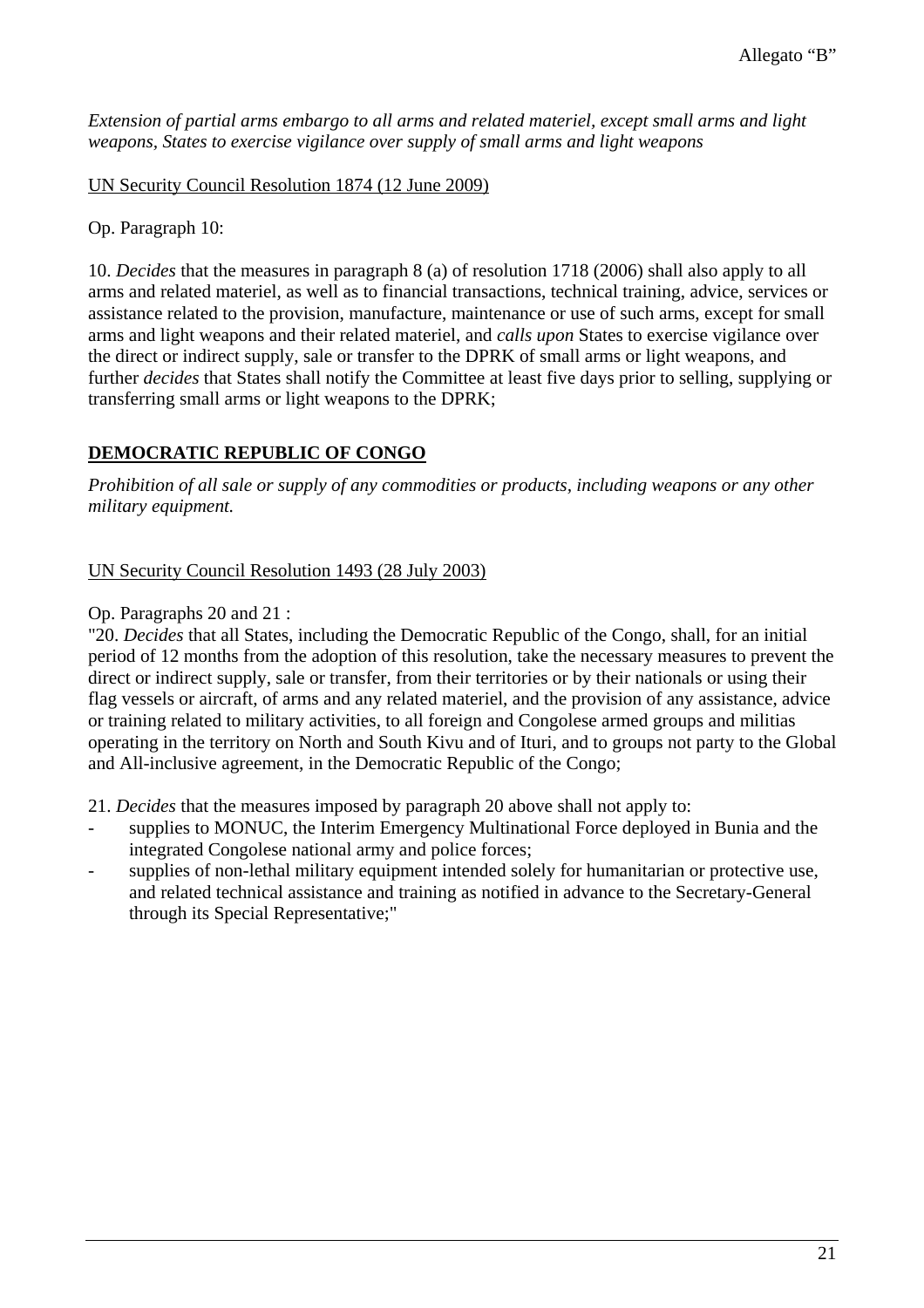### *Reaffirmation of operative paragraph 20 of Resolution 1493, and stipulation of additional exceptions*

## UN Security Council Resolution 1596 (18 April 2005)

Op. Paragraphs 1, 2 and 4 :

"1. *Reaffirms* the measures established by paragraph 20 of resolution 1493,dated 28 July 2003, and extended until 31 July 2005 by resolution 1552, dated 27 July 2004, decides that these measures shall from now on apply to any recipient in the territory of the Democratic Republic of the Congo, and reiterates that assistance includes financing and financial assistance related to military activities;

2. *Decides* that the measures above shall not apply to:

(a) Supplies of arms and related materiel or technical training and assistance intended solely for support of or use by units of the army and police of the Democratic Republic of the Congo, provided that the said units:

– have completed the process of their integration, or

– operate under the command, respectively, of the état-major intégré of the Armed Forces or of the National Police of the Democratic Republic of the Congo, or

– are in the process of their integration, in the territory of the Democratic Republic of the Congo outside the provinces of North and South Kivu and the Ituri district,

(b) Supplies of arms and related materiel as well as technical training and assistance intended solely for support of or use by the United Nations Organization Mission in the Democratic Republic of the Congo (MONUC),

(c) Supplies of non-lethal military equipment intended solely for humanitarian or protective use, and related technical assistance and training, as notified in advance to the Committee in accordance with paragraph 8 (e) of resolution 1533;

….

4. *Decides* that all future authorized shipments of arms and related materiel consistent with such exemptions noted in paragraph 2 (a) above shall only be made to receiving sites as designated by the Government of National Unity and Transition, in coordination with MONUC, and notified in advance to the Committee;"

*New exemption for technical training and assistance for police and army units in DRC in the provinces of North and South Kivu and the Ituri district.*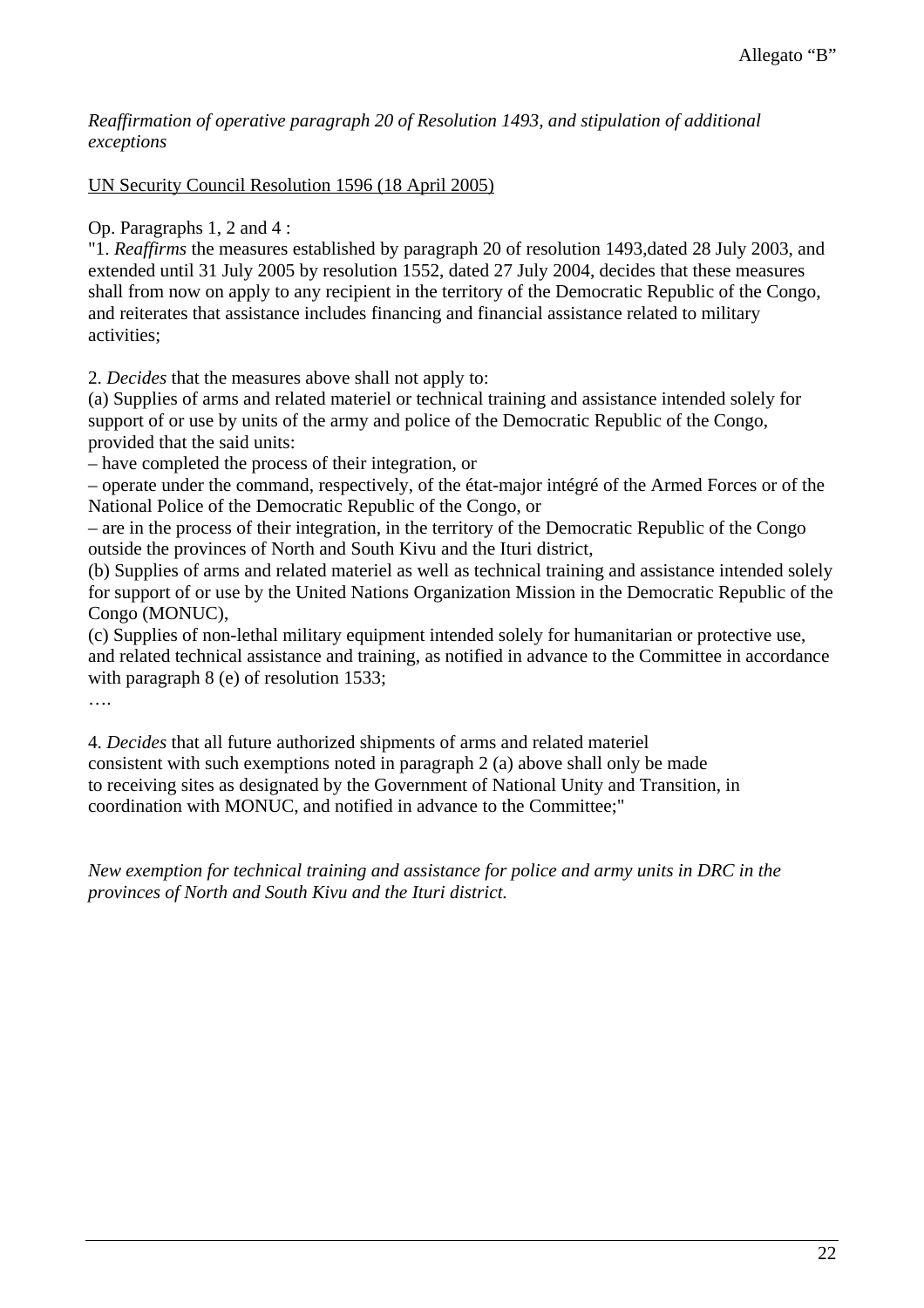## UN Security Council Resolution 1771 (10 August 2007)

Op. paragraphs 1, 2, 3 and 4

"1. *Decides* to renew until 15 February 2008 the measures on arms imposed by paragraph 20 of resolution 1493 as amended and expanded by paragraph 1 of resolution 1596;

2. *Reaffirms* paragraph 21 of resolution 1493 and paragraph 2 of resolution 1596, and recalls in particular that the measures referred to in paragraph 1 above shall not apply to supplies of arms and related materiel or technical training and assistance intended solely for support of or use by units of the army and police of the Democratic Republic of the Congo, provided that the said units:

(a) Have completed the process of their integration, or

(b) Operate under the command, respectively, of the état-major intégré of the Armed Forces or of the National Police of the Democratic Republic of the Congo, or

(c) Are in the process of their integration, in the territory of the Democratic Republic of the Congo outside the provinces of North and South Kivu and the Ituri district;

3. *Decides* further that the measures referred to in paragraph 1 above shall not apply to technical training and assistance agreed to by the Government and intended solely for support of units of the army and police of the Democratic Republic of the Congo that are in the process of their integration in the provinces of North and South Kivu and the Ituri district;

4. *Decides* that the conditions specified in paragraph 4 of resolution 1596, as now applied to the Government, shall apply to supplies of arms and related materiel as well as technical training and assistance which are consistent with such exemptions noted in paragraph 2 and 3 above and notes in this regard that States have an obligation to notify such supplies in advance to the Committee referred to in paragraph 7;…"

### UN Security Council Resolution 1779 (15 February 2008)

"1. *Decides* to extend until 31 March 2008 the measures on arms imposed by paragraph 20 of resolution 1493 (2003) as amended and expanded by paragraph 1 of resolution 1596 (2005);

2. *Decides* to extend, for the period specified in paragraph 1 above, the measures on transport imposed by paragraphs 6, 7 and 10 of resolution 1596;

3. *Decides* to extend, for the period specified in paragraph 1 above, the financial and travel measures imposed by paragraphs 13 and 15 of resolution 1596, paragraph 2 of resolution 1649 (2005), and paragraph 13 of resolution 1698 (2006);

4. Decides to extend, for the period specified in paragraph 1 above, the mandate of the Group of Experts referred to in paragraph 9 of resolution 1771;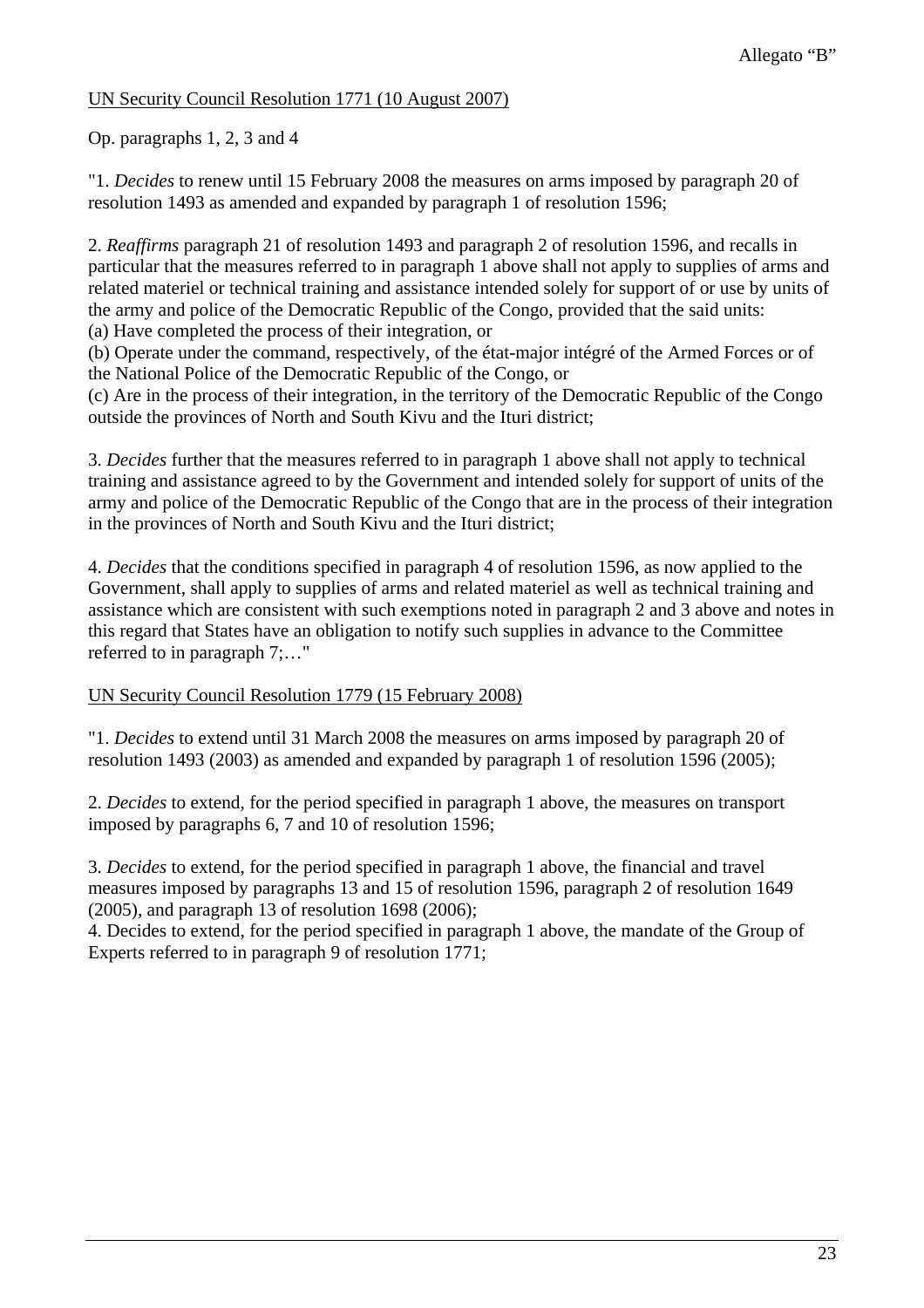## UN Security Council Resolution 1807 (31 March 2008)

"1. Decides, for a further period ending on 31 December 2008, that all States shall take the necessary measures to prevent the direct or indirect supply, sale or transfer, from their territories or by their nationals, or using their flag vessels or aircraft, of arms and any related materiel, and the provision of any assistance, advice or training related to military activities, including financing and financial assistance, to all non-governmental entities and individuals operating in the territory of the Democratic Republic of the Congo;

2. Decides that the measures on arms, previously imposed by paragraph 20 of resolution 1493 and paragraph 1 of resolution 1596, as renewed in paragraph 1 above, shall no longer apply to the supply, sale or transfer of arms and related materiel, and the provision of any assistance, advice or training related to military activities to the Government of the Democratic Republic of the Congo; 3. Decides that the measures in paragraph 1 above shall not apply to:

(a) Supplies of arms and related materiel as well as technical training and assistance intended solely for support of or use by the United Nations Organization Mission in the Democratic Republic of the Congo (MONUC);

(b) Protective clothing, including flack jackets and military helmets, temporarily exported to the Democratic Republic of the Congo by United Nations personnel, representatives of the media and humanitarian and development workers and associated personnel, for their personal use only; (c) Other supplies of non-lethal military equipment intended solely for humanitarian or protective use, and related technical assistance and training, as notified in advance to the Committee in accordance with paragraph 5 below;

4. Decides to terminate the obligations set out in paragraph 4 of resolution 1596 and paragraph 4 of resolution 1771;

5. Decides, for the period referred to in paragraph 1 above, that all States shall notify in advance to the Committee any shipment of arms and related materiel for the Democratic Republic of the Congo, or any provision of assistance, advice or training related to military activities in the Democratic Republic of the Congo, except those referred to in subparagraphs (a) and (b) of paragraph 3 above, and stresses the importance that such notifications contain all relevant information, including, where appropriate, the end-user, the proposed date of delivery and the itinerary of shipments;

#### UN Security Council Resolution 1857 (22 December 2008)

"1. *Decides* to renew until 30 November 2009 the measures on arms imposed by paragraph 1 of resolution 1807 (2008) and *reaffirms* the provisions of paragraphs 2, 3 and 5 of that resolution;"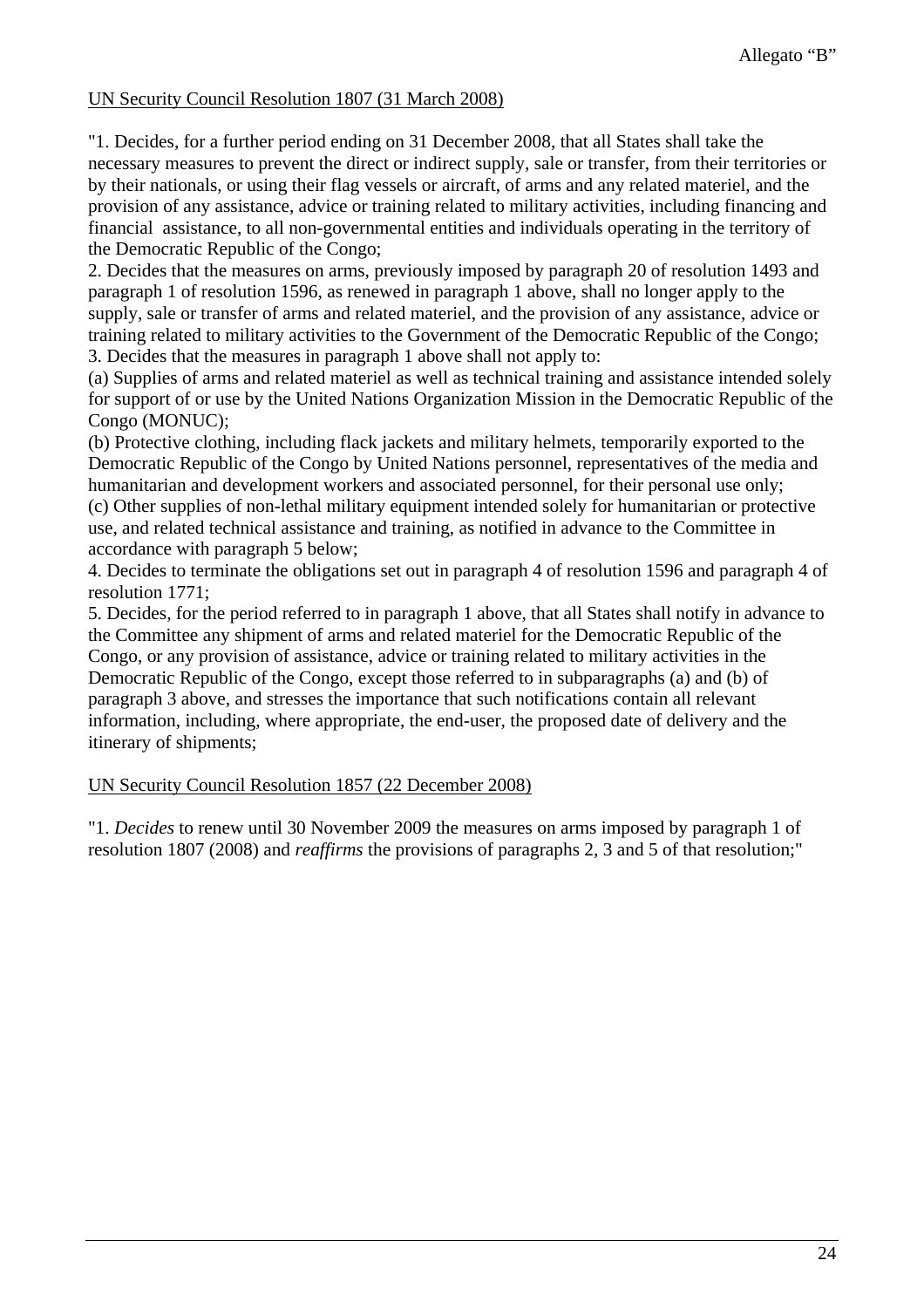## **IRAN**

*Prohibition of all sale or supply of any commodities or products, including weapons or any other military equipment.*

UN Security Council Resolution 1747 (24 March 2007)

Op. Paragraph 6:

"6. Calls upon all States to exercise vigilance and restraint in the supply, sale or transfer directly or indirectly from their territories or by their nationals or using their flag vessels or aircraft of any battle tanks, armoured combat vehicles, large calibre artillery systems, combat aircraft, attack helicopters, warships, missiles or missile systems as defined for the purpose of the United Nations Register on Conventional Arms to Iran, and in the provision to Iran of any technical assistance or training, financial assistance, investment, brokering or other services, and the transfer of financial resources or services, related to the supply, sale, transfer, manufacture or use of such items in order to prevent a destabilizing accumulation of arms;"

# **IRAQ**

*Prohibition of all sale or supply of any commodities or products, including weapons or any other military equipment.*

UN Security Council Resolution 661 (6 August 1990)

Op. Paragraph 3 :

"*decides* that all States shall prevent :

...

(c) The sale or supply by their nationals or from their territories or using their flag vessels of any commodities or products, including weapons or any other military equipment, whether or not originating in their territories but not including supplies intended strictly for medical purposes, and, in humanitarian circumstances, foodstuffs, to any person or body in Iraq or Kuwait or to any person or body for the purposes of any business carried on in or operated from Iraq or Kuwait, and any activities by their nationals or in their territories which promote or are calculated to promote such sale or supply of such commodities or products.".

*Exception to arms embargo for arms and related material required by 'the Authority' to serve the purposes of Security Council Resolution 1483 (2003) and other related Security Council Resolutions.*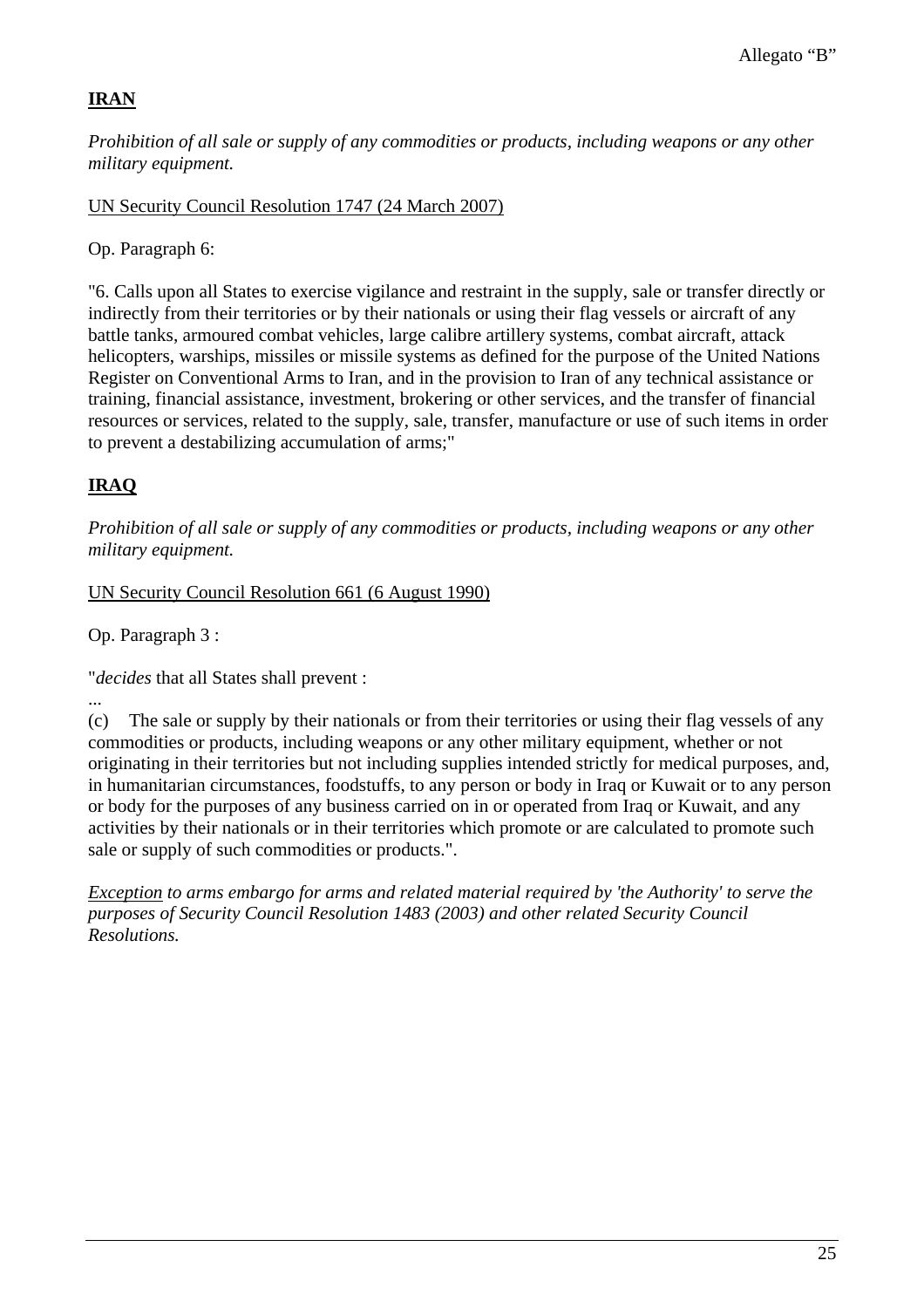## UN Security Council Resolution 1483 (22 May 2003)

## Op. Paragraph 10:

"10. *Decides,* that with the exception of prohibitions related to the sale or supply to Iraq of arms and related materiel other than those arms and related materiel required by the Authority to serve the purposes of this and other related resolutions, all prohibitions related to trade with Iraq…shall no longer apply;"

*Exemption from arms embargo for arms and related material required by the Government of Iraq or the multinational force to serve the purposes of Resolution 1546 (2004)* 

### UN Security Council Resolution 1546 (8 June 2004)

Op. Paragraph 21:

"21. *Decides* that the prohibitions related to the sale or supply to Iraq of arms and related materiel under previous resolutions shall not apply to arms or related materiel required by the Government of Iraq or the multinational force to serve the purposes of this resolution, stresses the importance for all States to abide strictly by them, and notes the significance of Iraq's neighbours in this regard; and call upon the Government of Iraq and the multinational force each to ensure that appropriate implementation procedures are in place;"

## **LEBANON**

*Prevention of sale or supply of arms and related materiel to any entity or individual in Lebanon*

#### UN Security Council Resolution 1701 (11 August 2006)

Op. Paragraph 15:

"15. *Decides* further that all States shall take the necessary measures to prevent, by their nationals or from their territories or using their flag vessels or aircraft:

(a) The sale or supply to any entity or individual in Lebanon of arms and related materiel of all types, including weapons and ammunition, military vehicles and equipment, paramilitary equipment, and spare parts for the aforementioned, whether or not originating in their territories; and

(b) The provision to any entity or individual in Lebanon of any technical training or assistance related to the provision, manufacture, maintenance or use of the items listed in subparagraph (a) above;

except that these prohibitions shall not apply to arms, related material, training or assistance authorized by the Government of Lebanon or by UNIFIL…"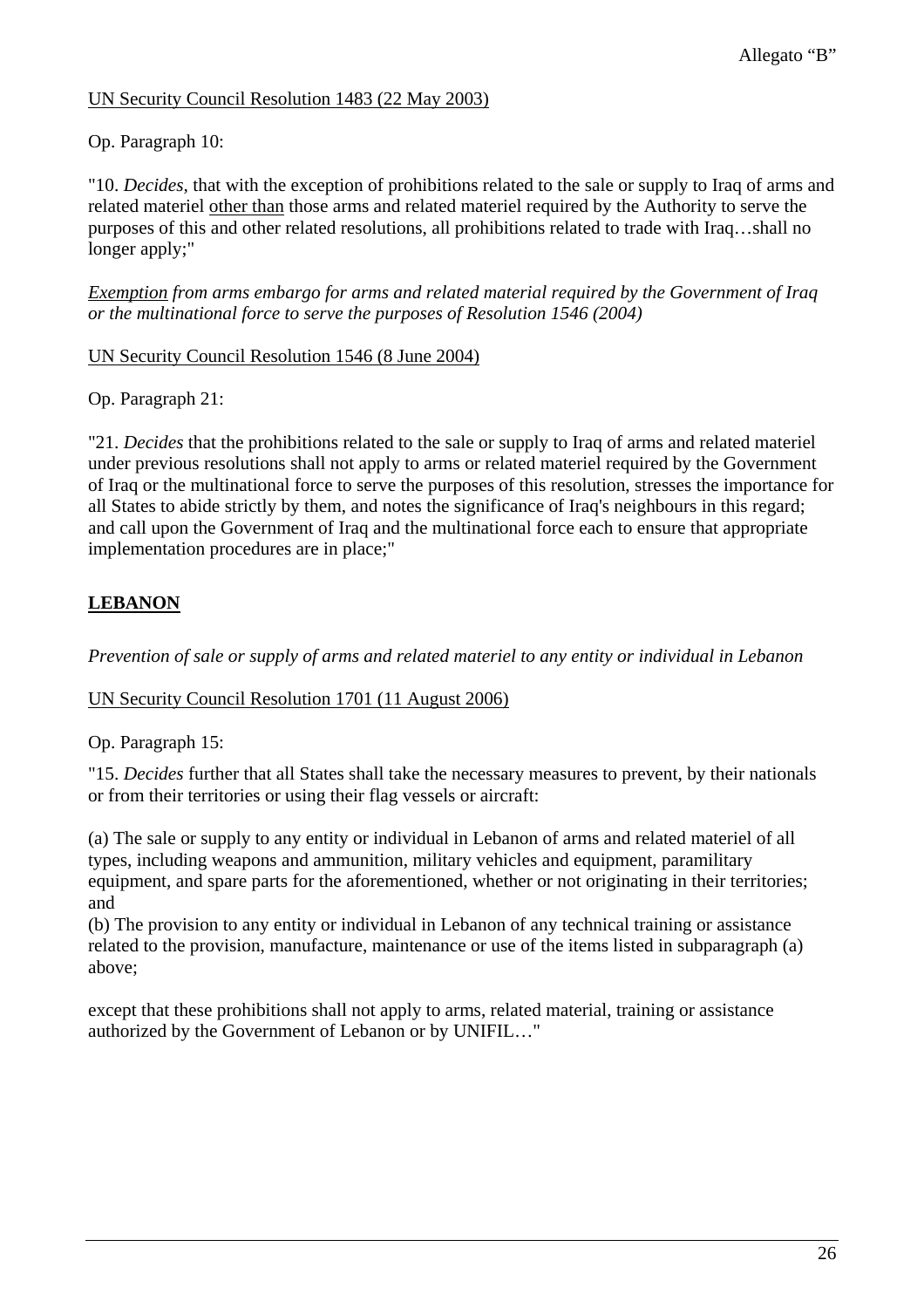## **LIBERIA**

*Prevention of sale or supply of arms and related materiel to Liberia*

UN Security Council Resolution 1343 (7 March 2001)

Op. Paragraph B 5:

"(a) *Decides* that all States shall take the necessary measures to prevent the sale or supply to Liberia, by their nationals or from their territories or using their flag vessels or aircraft, of arms and related materiel or all types, including weapons and ammunition, military vehicles and equipment, paramilitary equipment and spare parts for the aforementioned, whether or not originating their territories;

(b) *Decides* that all States shall take the necessary measures to prevent any provision to Liberia by their nationals or from their territories of technical training or assistance related to the provision, manufacture, maintenance or use of the items in subparagraph (a) above;

(c) *Decides* that the measures imposed by subparagraphs (a) and (b) above shall not apply to supplies of non-lethal military equipment intended solely for humanitarian or protective use, and related technical assistance or training, as approved in advance by the Committee established in paragraph 14 below;

(d) *Affirms* that the measures imposed by subparagraph (a) above do not apply to protective clothing, including flak jackets and military helmets, temporarily exported to Liberia by United Nations personnel, representatives of the media and humanitarian and development workers and associated personnel, for their personal use only;"

*Extension of measures for a further period of twelve months* 

UN Security Council Resolution 1478 (6 May 2003)

Op. Paragraph 10:

"*Decides* that the measures imposed by paragraphs 5-7 of resolution 1343 (2001) shall be extended for a further period of 12 months…"

*Exemption for arms and materiel intended for use by the Multinational force* 

## UN Security Council Resolution 1497 (1 August 2003)

Op. Paragraph 8:

"*Decides* that the measures imposed by paragraphs 5(a) and 5(b) of resolution 1434 (2001) shall not apply to supplies of arms and related materiel and technical training and assistance intended solely for support of or use by the Multinational Force;"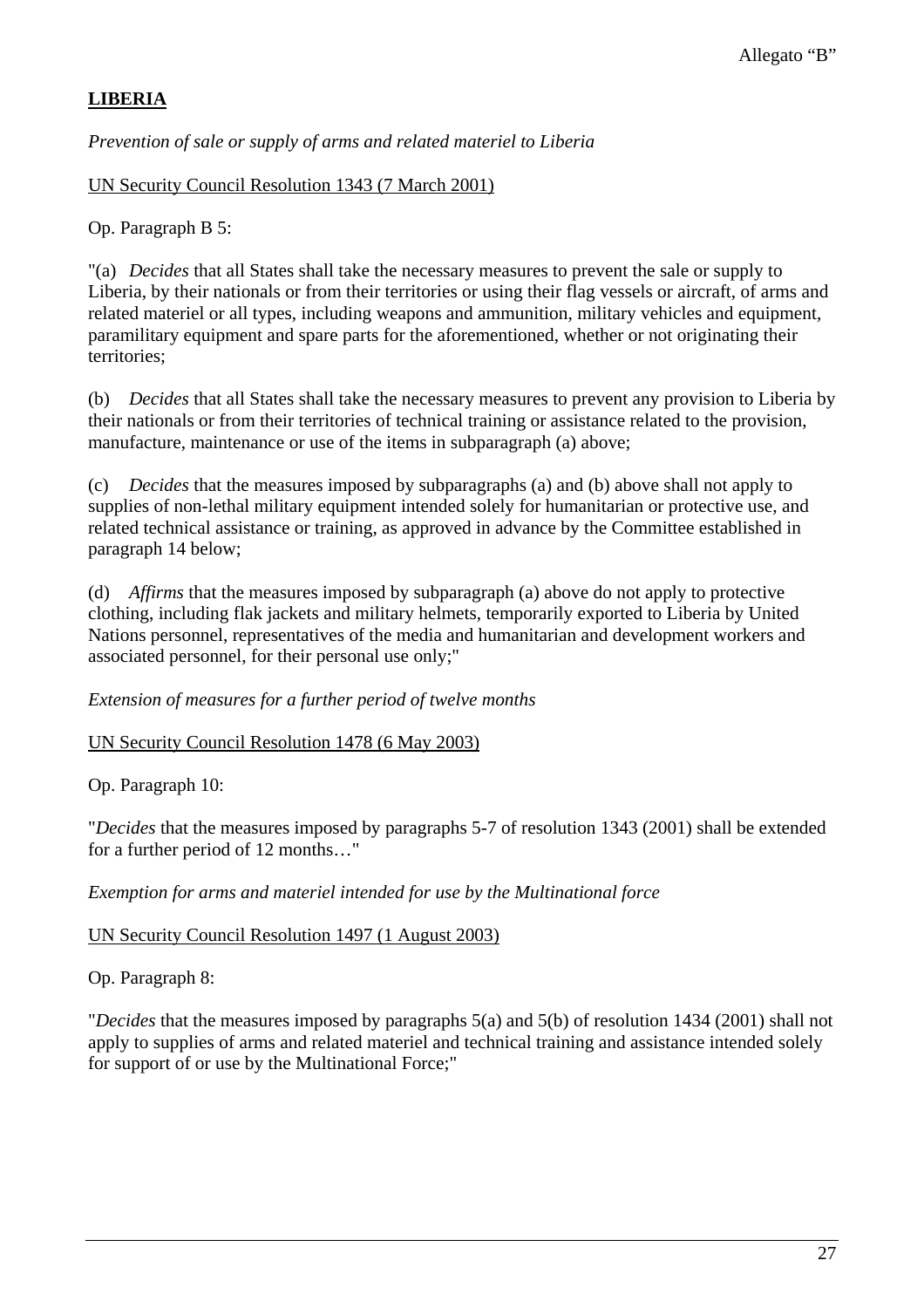## *Exemption for arms and materiel intended for use by UNMIL*

## UN Security Council Resolution 1509 (19 September 2003)

Op. Paragraph 8:

"*Decides* that the measures imposed by paragraphs 5(a) and 5(b) of resolution 1434 (2001) shall not apply to supplies of arms and related materiel and technical training and assistance intended solely for support of or use by the UNMIL;"

## UN Security Council Resolution 1521 (22 December 2003)

## Op. Paragraph B.2

"(a) *Decides* that all States shall take the necessary measures to prevent the sale or supply to Liberia, by their nationals or from their territories or using their flag vessels or aircraft, of arms and related materiel of all types, including weapons and ammunition, military vehicles and equipment, paramilitary equipment and spare parts for the aforementioned, whether or not originating in their territories;

(b) *Decides* that all States shall take the necessary measures to prevent any provision to Liberia by their nationals or from their territories of technical training or assistance related to the provision, manufacture, maintenance or use of the items in subparagraph (a) above;

(c) *Reaffirms* that the measures in subparagraphs (a) and (b) above apply to all sales or supply of arms and related materiel destined for any recipient in Liberia, including all non-State actors, such as LURD and MODEL, and to all former and current militias and armed groups;

(d) *Decides* that the measures imposed by subparagraphs (a) and (b) above shall not apply to supplies of arms and related materiel and technical training and assistance intended solely for support of or use by UNMIL;

 (e) *Decides* that the measures imposed by subparagraphs (a) and (b) above shall not apply to supplies of arms and related materiel and technical training and assistance intended solely for support of or use in an international training and reform programme for the Liberian armed forces and police, as approved in advance by the Committee established by paragraph 21 below ("the Committee");

(f) *Decides* that the measures imposed by subparagraphs (a) and (b) above shall not apply to supplies of non-lethal military equipment intended solely for humanitarian or protective use, and related technical assistance or training, as approved in advance by the Committee;

(g) *Affirms* that the measures imposed by subparagraph (a) above do not apply to protective clothing, including flak jackets and military helmets, temporarily exported to Liberia by United Nations personnel, representatives of the media and humanitarian and development workers and associated personnel, for their personal use only;"

*Renewal of measures on arms for a further period of twelve months*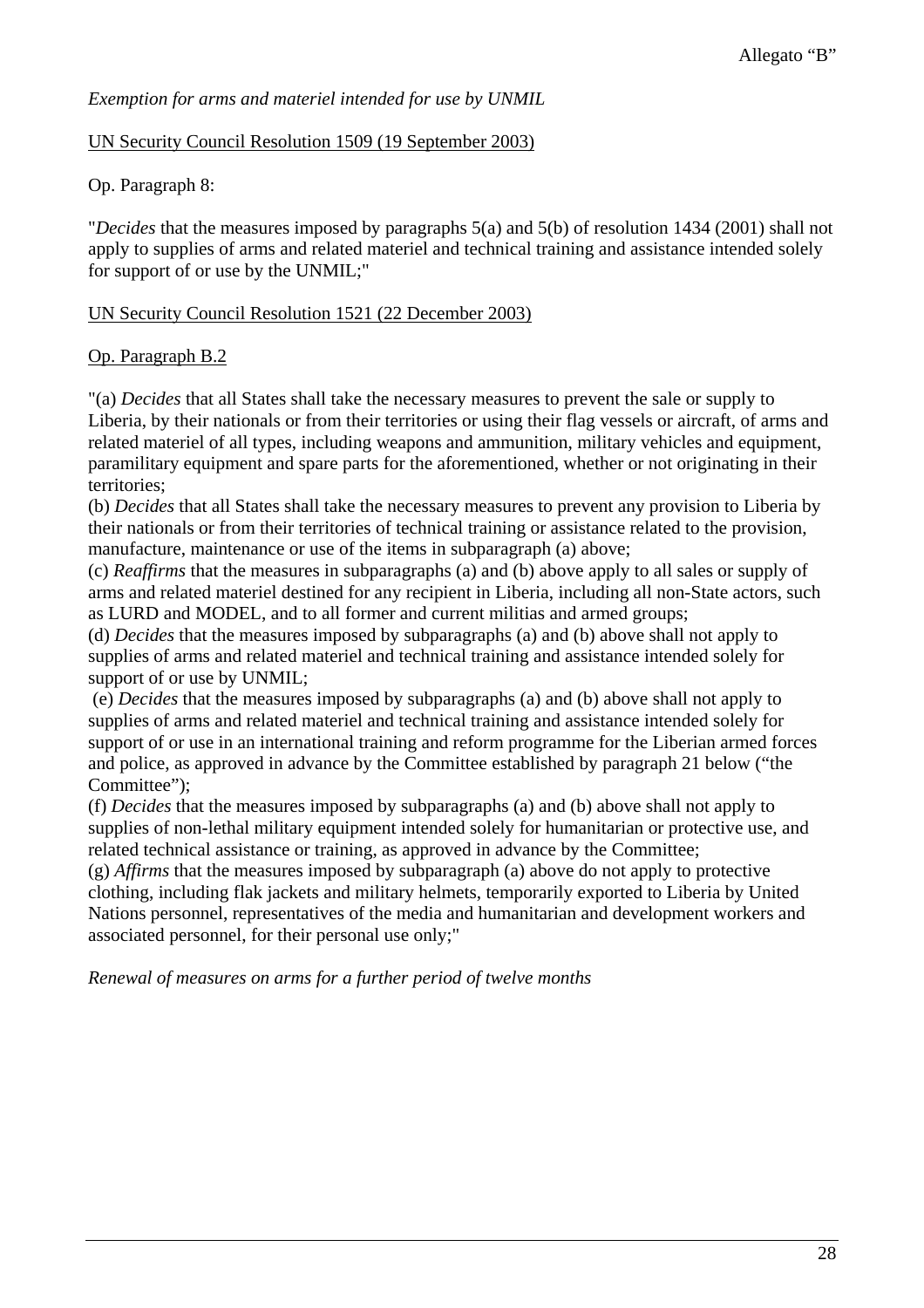## UN Security Council Resolution 1647 (20 December 2005)

## Op. Paragraph 1 (a)

**"**1. *Decides*, on the basis of its assessment of progress made to date towards meeting the conditions for lifting the measures imposed by resolution 1521 (2003):

(a) To renew the measures on arms and travel imposed by paragraphs 2 and 4 of resolution 1521 (2003) for a further period of 12 months from the date of adoption of this resolution;

*Exemptions for weapons and ammunitions already provided to members of the SSS nor to limited supplies of weapons and ammunitions for use by members of the police and security forces* 

## UN Security Council Resolution 1683 (13 June 2006)

### Op. Paragraphs 1 and 2

"1. *Decides* that the measures imposed by paragraph 2 (a) and (b) of resolution 1521 (2003) shall not apply to the weapons and ammunition already provided to members of the Special Security Service (SSS) for training purposes pursuant to advance approval under paragraph 2 (e) by the Committee established by paragraph 21 of that resolution and that those weapons and ammunition may remain in the custody of the SSS for unencumbered operational use;

2. *Further decides* that the measures imposed by paragraph 2 (a) and (b) of resolution 1521 (2003) shall not apply to limited supplies of weapons and ammunition, as approved in advance on a caseby-case basis by the Committee, intended for use by members of the Government of Liberia police and security forces who have been vetted and trained since the inception of the United Nations Mission in Liberia (UNMIL) in October 2003;

*Renewal for a further twelve months and additional exemptions* 

UN Security Council Resolution 1731 (20 December 2006)

## Op. Paragraphs 1(a) and (b)

"1. *Decides*, on the basis of its assessment of progress made to date towards meeting the conditions for lifting the measures imposed by resolution 1521 (2003):

(a) To renew the measures on arms imposed by paragraph 2 of resolution 1521 (2003) and modified by paragraphs 1 and 2 of resolution 1683 (2006) and to renew the measures on travel imposed by paragraph 4 of resolution 1521 (2003) for a further period of 12 months from the date of adoption of this resolution;

(b) That the measures on arms imposed by paragraph 2 (a) and (b) of resolution 1521 (2003) shall not apply to supplies of non-lethal military equipment, excluding non-lethal weapons and ammunition, as notified in advance to the Committee established by paragraph 21 of resolution 1521 (2003), intended solely for use by members of the Government of Liberia police and security forces who have been vetted and trained since the inception of the United Nations Mission in Liberia (UNMIL) in October 2003;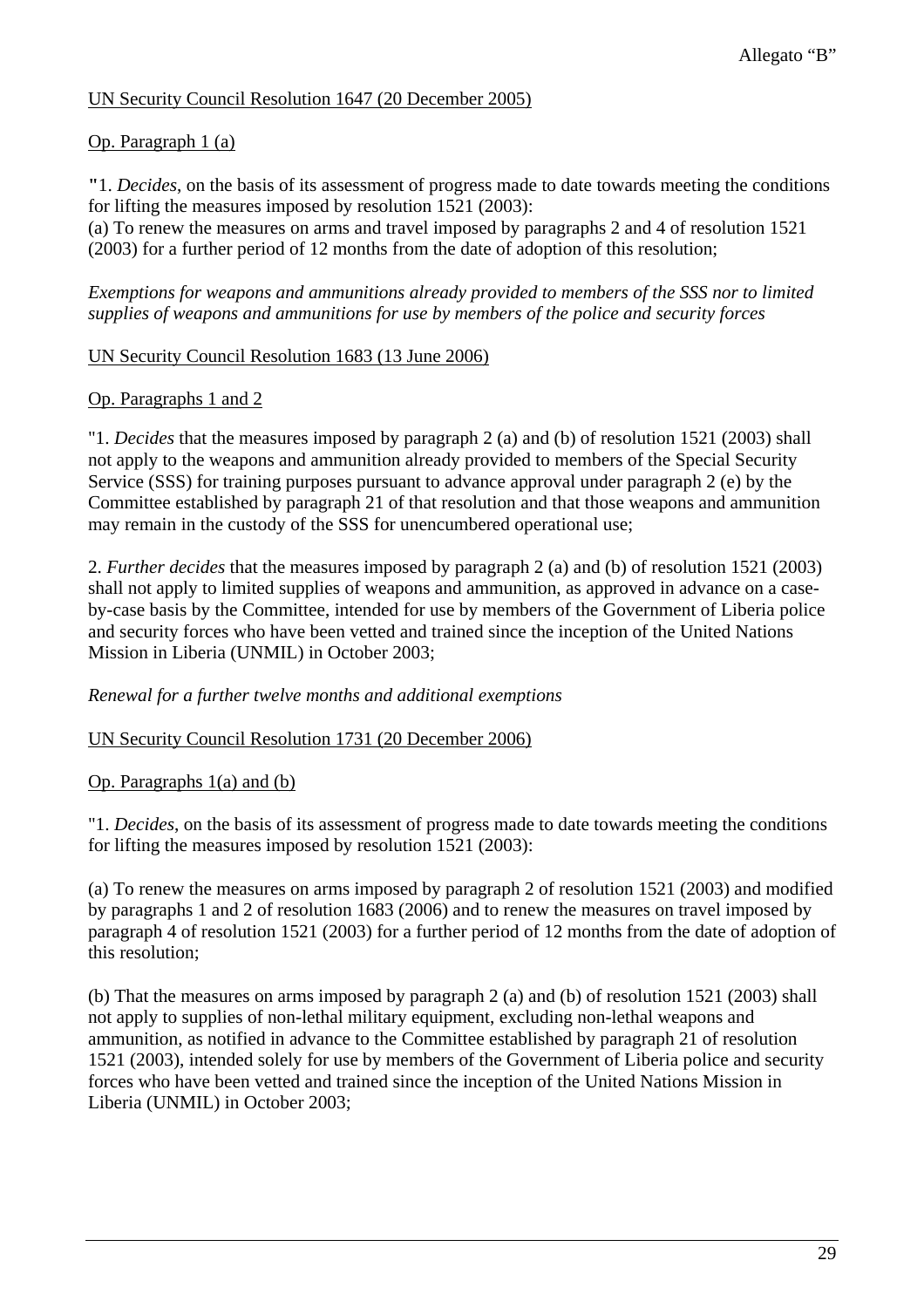## UN Security Council Resolution 1792 (19 December 2007)

1. Decides, on the basis of its assessment of progress made to date towards meeting the conditions for lifting the measures imposed by resolution 1521 (2003):

(a) To renew the measures on arms imposed by paragraph 2 of resolution 1521 (2003) and modified by paragraphs 1 and 2 of resolution 1683 (2006) and by paragraph 1 (b) of resolution 1731 (2006) and to renew the measures on travel imposed by paragraph 4 of resolution 1521 (2003) for a further period of 12 months from the date of adoption of this resolution;

(b) That Member States shall notify the Committee established by paragraph 21 of resolution 1521 (2003) ("the Committee") upon delivery of all arms and related materiel supplied in accordance with paragraph 2 (e) or 2 (f) of resolution 1521 (2003), paragraph 2 of resolution 1683 (2006), or paragraph 1 (b) of resolution 1731;

### UN Security Council Resolution 1854 (19 December 2008)

"1. *Decides*, on the basis of its assessment of progress made to date towards meeting the conditions for lifting the measures imposed by resolution 1521 (2003):

(a) To renew the measures on arms imposed by paragraph 2 of resolution 1521 (2003) and modified by paragraphs 1 and 2 of resolution 1683 (2006) and by paragraph 1 (b) of resolution 1731 (2006) and to renew the measures on travel imposed by paragraph 4 of resolution 1521 (2003) for a further period of 12 months from the date of adoption of this resolution;

(b) That Member States shall notify the Committee established by paragraph 21 of resolution 1521 (2003) ("the Committee") upon delivery of all arms and related materiel supplied in accordance with paragraph 2 (e) or 2 (f) of resolution 1521 (2003), paragraph 2 of resolution 1683 (2006), or paragraph 1 (b) of resolution 1731;"

# **SIERRA LEONE**

*Embargo on the sale or supply of arms and related materiel to non-governmental forces in Sierra Leone.* 

## UN Security Council Resolution 1171 (5 June 1998)

Op. Paragraphs 2 and 3:

"2. *Further decides*, with a view to prohibiting the sale and supply of arms and related materiel to non-governmental forces in Sierra Leone, that all States shall prevent the sale or supply, by their nationals or from their territories, or using their flag vessels or aircraft, of arms and related materiel of all types, including weapons and ammunition, military vehicles and equipment, paramilitary equipment and spare parts for the aforementioned, to Sierra Leone other than to the Government of Sierra Leone through named points of entry on a list to be supplied by that Government to the Secretary-General, who shall promptly notify all Members of the United Nations of the list;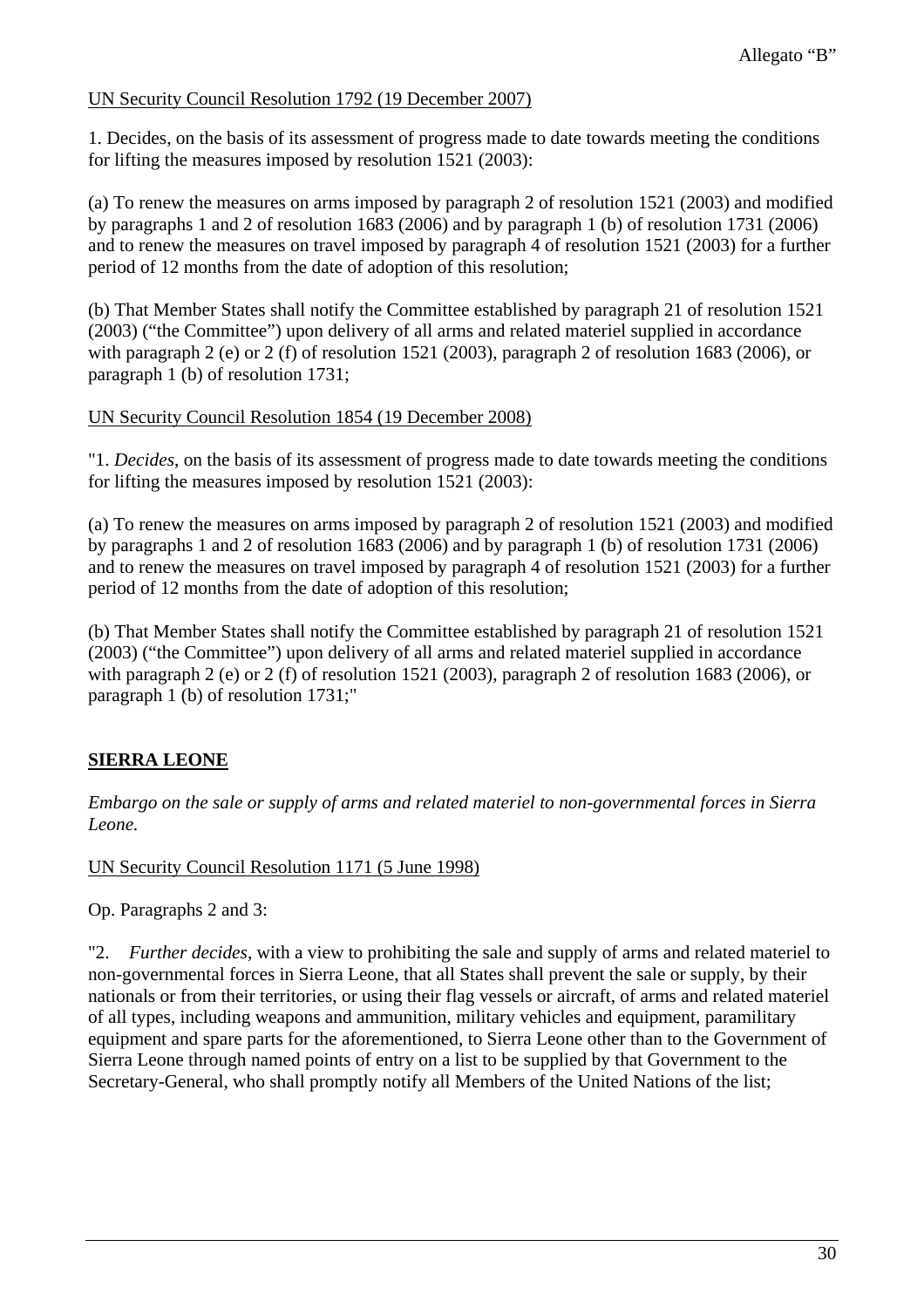3. *Decides* also that the restrictions referred to in paragraph 2 above shall not apply to the sale or supply of arms and related materiel for the sole use in Sierra Leone of the Military Observer Group of the Economic Community of West African States (ECOMOG) or the United Nations;". *Exemption for Member States cooperating with UNASMIL and the Government of Sierra Leone*  UN Security Council Resolution 1299 (19 May 2000)

Op. Paragraph 3:

"*Decides,* acting under Chapter VII of the Charter of the United Nations, that the restrictions set out in paragraph 2 of its resolution 1711 (1998) of 5 June 1998 do not apply to the sale or supply of arms and related materiel for the sole use in Sierra Leone of the Member States cooperating with UNASMIL and the Government of Sierra Leone;"

# **SOMALIA**

*General and complete embargo on all deliveries of weapons and military equipment.* 

UN Security Council Resolution 733 (23 January 1992)

Op. Paragraph 5 :

"*Decides,* under Chapter VII of the Charter of the United Nations, that all States shall, for the purposes of establishing peace and stability in Somalia immediately implement a general and complete embargo on all deliveries of weapons and military equipment to Somalia until the Security Council decides otherwise.".

*Reiteration of obligation to comply with measures imposed by resolution 733 (1992) and introduction of exceptions in certain circumstances for protective clothing and non-lethal military equipment intended solely for humanitarian or protective use.* 

## UN Security Council Resolution 1356 (19 June 2001)

Op. Paragraphs 1, 2 and 3:

"1. Reiterates to all States their obligation to comply with the measures imposed by resolution 733 (1992), and urges each States to take the necessary steps to ensure full implementation and enforcement of the mars embargo;

2. *Decides* that the measures imposed by paragraph 5 of resolution 733 (1992) shall not apply to protective clothing, including flak jackets and military helmets, temporarily exported to Somalia by United Nations personnel, representatives of the media and humanitarian and development workers and associated personnel for their personal use only;

3. *Decides* also that the measures imposed by paragraph 5 of resolution 733 (1992) shall not apply to supplies of non-lethal military equipment intended solely for humanitarian or protective use, as approved in advance by the Committee established pursuant to resolution 751 (1992) (the Committee):"

*Reiteration of call on all States to comply scrupulously with arms embargo, and decision that the arms embargo prohibits the direct or indirect supply of technical advice .. and other assistance and training related to military activities*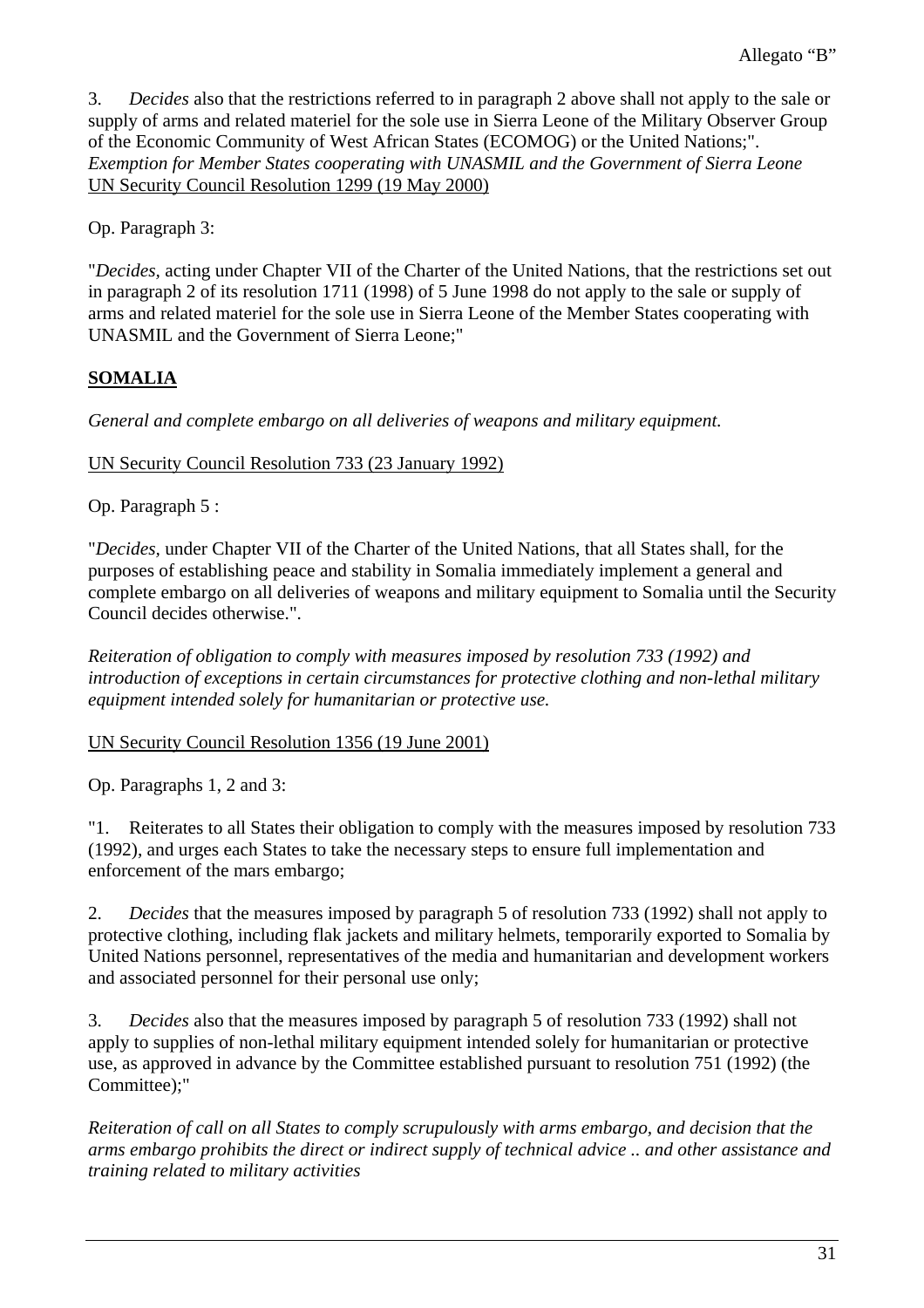## UN Security Council Resolution 1425 (22 July 2002)

Op. Paragraph 2:

"2. *Decides* that the arms embargo prohibits the direct or indirect supply to Somalia of technical advice, financial and other assistance, and training relating to military activities;"

*Exemption for supplies of weapons, military equipment and technical training and assistance solely for use by IGAD* 

### UN Security Council Resolution 1725 (6 December 2006)

Op. Paragraph 5:

**"** 5. *Decides* that the measures imposed by paragraph 5 of resolution 733 (1992) and further elaborated in paragraphs 1 and 2 of resolution 1425 (2002) shall not apply to supplies of weapons and military equipment and technical training and assistance intended solely for the support of or use by the force referred to in paragraph 3 above;"

*Exemptions for military equipment and technical training and assistance to African Union mission established in accordance with paragraph 4 of the resolution* 

### UN Security Council Resolution 1744 (20 February 2007)

Op. Paragraphs 6 and 7:

"6. *Decides* that the measures imposed by paragraph 5 of resolution 733 (1992) and further elaborated in paragraphs 1 and 2 of resolution 1425 (2002) shall not apply to: (a) Supplies of weapons and military equipment, technical training and assistance intended solely for the support of or use by the mission referred to in paragraph 4 above; or (b) Such supplies and technical assistance by States intended solely for the purpose of helping develop security sector institutions, consistent with the political process set out in paragraphs 1, 2 and 3 above and in the absence of a negative decision by the Committee established pursuant to resolution 751 (1992) within five working days of receiving the notification described in paragraph 7 below;

7. *Decides* that States providing supplies or technical assistance in accordance with paragraph 6 (b) above shall notify the Committee established pursuant to resolution 751 (1992) in advance and on a case-by-case basis;"

UN Security Council Resolution 1772 (20 August 2007)

Op. Paragraph 13:

"13. Emphasizes the continued contribution made to Somalia's peace and security by the arms embargo, demands that all Member States, in particular those of the region, fully comply with it, reiterates its intention to consider urgently ways to strengthen its effectiveness, including through targeted measures in support of the arms embargo, and requests that the Committee established pursuant to resolution 751 (1992) report to the Council within 60 days of the adoption of this resolution on possible measures that might be taken and how they might be implemented;"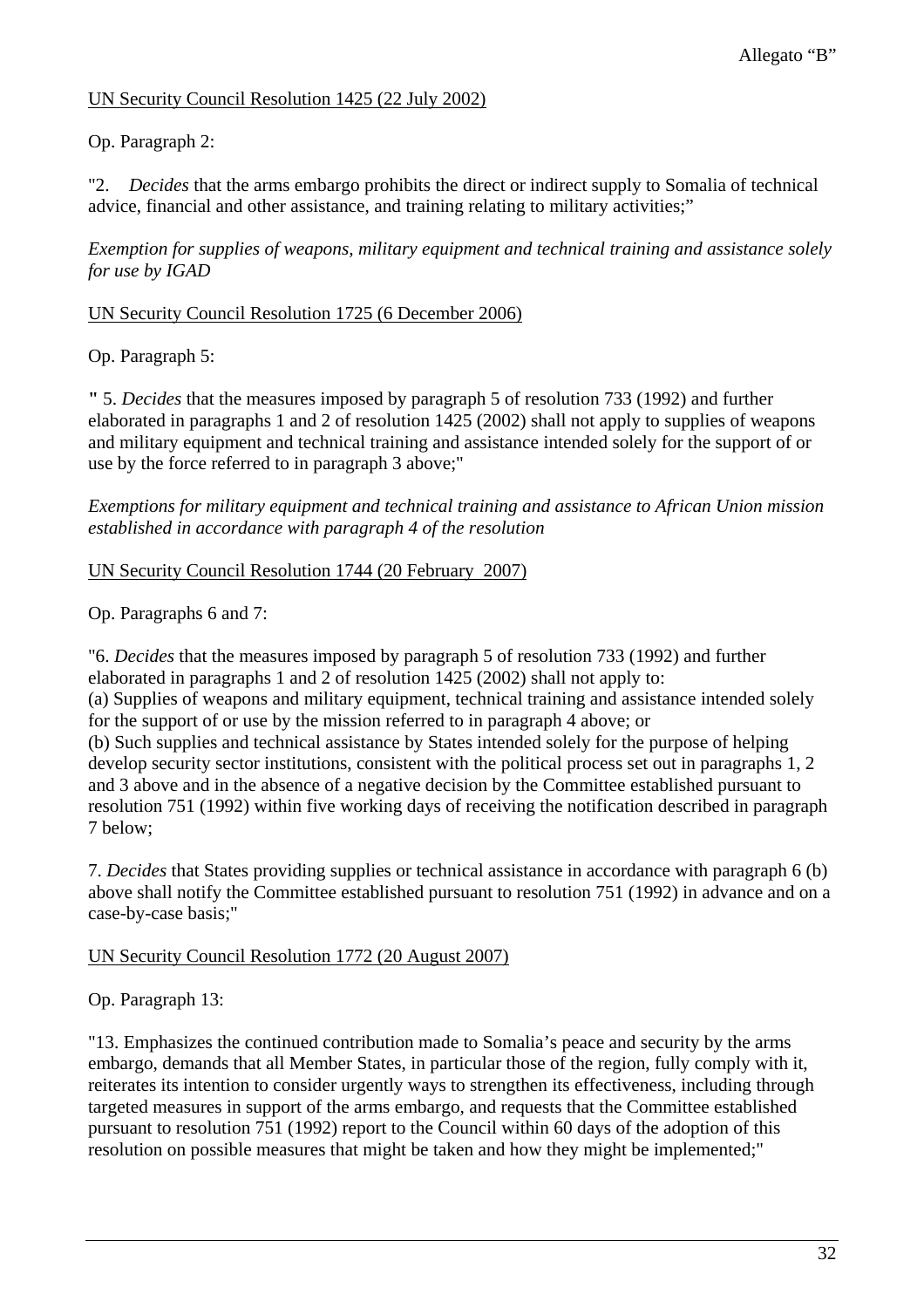## UN Security Council Resolution 1801 (20 February 2008)

## Op. Paragraph 11:

11. Emphasizes the continued contribution made to Somalia's peace and security by the arms embargo imposed by resolution 733 (1992), as elaborated and amended by subsequent resolutions, demands that all Member States, in particular those of the region, comply fully with it, and reiterates its intention to consider ways to strengthen its effectiveness;

## UN Security Council Resolution 1811 (29 April 2008)

Op. Paragraph 3:

"3. Decides to extend the mandate of the Monitoring Group referred to in paragraph 3 of resolution 1558 (2004), and requests the Secretary-General to take the necessary administrative measures as expeditiously as possible to re-establish the Monitoring Group for a further six months, drawing, as appropriate, on the expertise of the members of the Monitoring Group established pursuant to resolution 1766 (2007) and appointing new members as necessary in consultation with the Committee, this mandate being as follows:

 $(\ldots)$ 

(b) to continue to investigate, in coordination with relevant international agencies, all activities, including in the financial, maritime and other sectors, which generate revenues used to commit arms embargo violations;

(c) to continue to investigate any means of transport, routes, seaports, airports and other facilities used in connection with arms embargo violations;

## (…)

(f) to work closely with the Committee on specific recommendations for additional measures to improve overall compliance with the arms embargo;

(g) to assist in identifying areas where the capacities of States in the region can be strengthened to facilitate the implementation of the arms embargo;

## (…)

6. Requests the Committee, in accordance with its mandate and in consultation with the Monitoring Group and other relevant United Nations entities, to consider the recommendations in the reports of the Monitoring Group dated 5 April 2006, 16 October 2006, 17 July 2007 and 24 April 2008 and recommend to the Council ways to improve implementation of and compliance with the arms embargo, in response to continuing violations;"

## UN Security Council Resolution 1844 (20 November 2008)

## Op. Paragraph 6:

"6. Reaffirms the general and complete arms embargo against Somalia imposed by resolution 733 (1992), as elaborated and amended by resolutions 1356 (2001), 1425 (2002), 1725 (2006), 1744 (2007) and 1772 (2007);"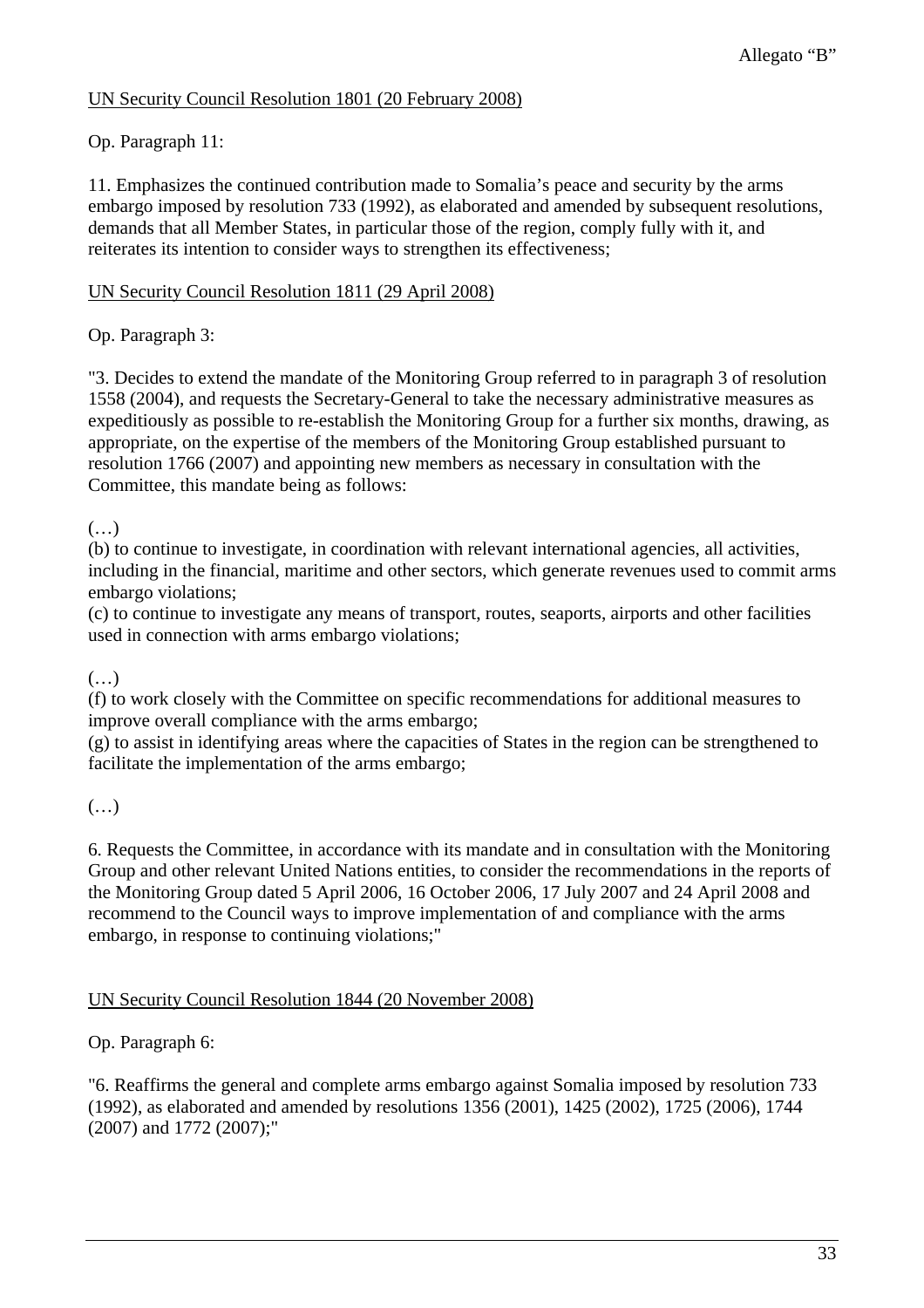## **SUDAN**

*Embargo on sale or supply of weapons and military equipment to non-governmental entities and individuals* 

UN Security Council Resolution 1556 (30 July 2004)

Op. Paragraphs 7, 8 and 9:

"7. *Decides* that all states shall take the necessary measures to prevent the sale or supply, to all nongovernmental entities and individuals, including the Janjaweed, operating in the states of North Darfur, South Darfur and West Darfur, by their nationals or from their territories or using their flag vessels or aircraft, of arms and related materiel of all types, including weapons and ammunition, military vehicles and equipment, paramilitary equipment, and spare parts for the aforementioned, whether or not originating in their territories;

8. *Decides* that all states shall take the necessary measures to prevent any provision to the nongovernmental entities and individuals identified in paragraph 7 operating in the states of North Darfur, South Darfur and West Darfur by their nationals or from their territories of technical training or assistance related to the provision, manufacture, maintenance or use of the items listed in paragraph 7 above;

9. *Decides* that the measures imposed by paragraphs 7 and 8 above shall not apply to: – supplies and related technical training and assistance to monitoring, verification or peace support operations, including such operations led by regional organizations, that are authorized by the United Nations or are operating with the consent of the relevant parties; – supplies of non-lethal military equipment intended solely for humanitarian, human rights

monitoring or protective use, and related technical training and assistance; and – supplies of protective clothing, including flak jackets and military helmets, for the personal use of United Nations personnel, human rights monitors, representatives of the media and humanitarian and development workers and associated personnel;"

*Reaffirmation and extension of embargo on sale or supply of weapons and military equipment to non-governmental entities and individuals* 

#### UN Security Council Resolution 1591 (29 March 2005)

Operative paragraph 7:

7. *Reaffirms* the measures imposed by paragraphs 7 and 8 of resolution 1556 (2004), and decides that these measures shall immediately upon adoption of this resolution, also apply to all the parties to the N'djamena Ceasefire Agreement and any other belligerents in the states of North Darfur, South Darfur and West Darfur; decides that these measures shall not apply to the supplies and related technical training and assistance listed in paragraph 9 of resolution 1556 (2004); decides that these measures shall not apply with respect to assistance and supplies provided in support of implementation of the Comprehensive Peace Agreement; further decides that these measures shall not apply to movements of military equipment and supplies into the Darfur region that are approved in advance by the Committee established under paragraph 3 (a) upon a request by the Government of Sudan; and invites the African Union Ceasefire Commission to share pertinent information as appropriate in this regard with the Secretary-General, the Committee, or the Panel of Experts established under paragraph 3 (b);"

\_\_\_\_\_\_\_\_\_\_\_